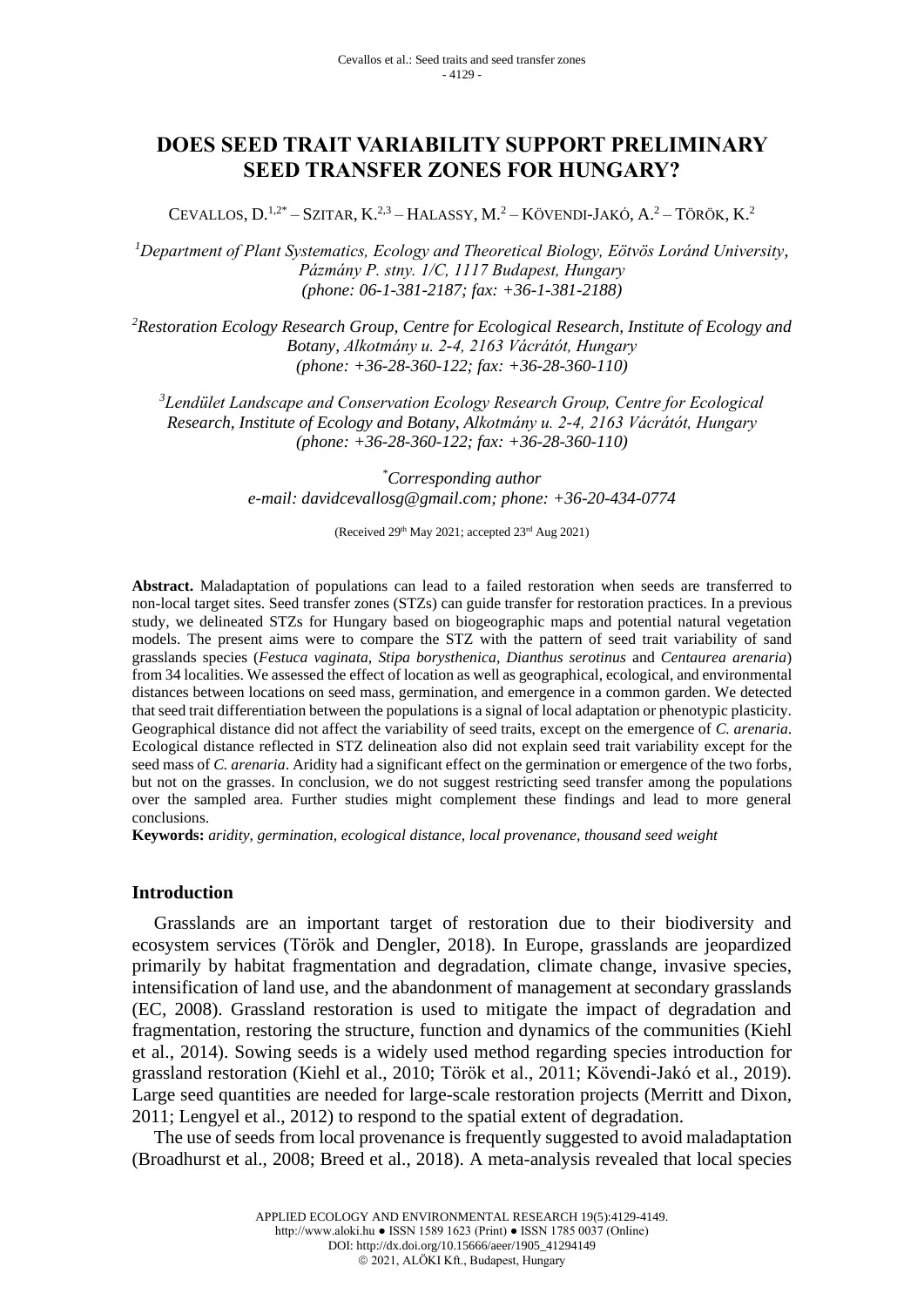with large distributions and population sizes perform better than foreign plants in 71% of studies (Leimu and Fischer, 2008). The concept of "local" is rarely defined in papers; the best approach for the definition would be to rely on genetic information (McKay et al., 2005; Breed et al., 2018). However, genetic data is available only for very few species used in restoration (Bucharova et al., 2017). Therefore, the main constraint in selecting the most suitable provenance is the missing evidence of genetic differentiation for most native species.

In case of limited genetic information, the guidance of seed movement for restoration is suggested to be based on general seed transfer zones (STZs) that are geographically distinct areas within which seeds can be moved with little or no negative fitness consequences (Mijnsbrugge et al., 2010; Bower et al., 2014; Bucharova et al., 2019). STZs delimit areas with a particular set of environmental variables within which plant species are probably similarly adapted to the abiotic conditions (Bower et al., 2014). General STZs are usually recommended for multiple species (Durka et al., 2017). Studies that detect and test STZs usually select widespread generalist species that are not limited to a particular community (Bucharova et al., 2017; Durka et al., 2017). However, these species might demonstrate limited local adaptation (Reiker et al., 2015), and their use can miss the detection of zones.

The probability of gene flow among populations is assumed to decrease with geographical distance (Leimu and Fischer, 2008; Bucharova et al., 2019), as a result, genetic differentiation can occur with increasing distance (Baruch et al., 2004). However, it was also found that ecological distance (ecological differences between habitats) can better predict local adaptation than geographical distance (Herrera et al., 2002; Raabová et al., 2007). Phenotypic fitness traits (e.g. plant height, leaf length, inflorescence length) are significantly influenced by altitude, growing season, latitude, temperature and other environmental parameters and drivers of genetic differentiation (Miller et al., 2011; St. Clair et al., 2013).

Several studies have shown the relevance of eco-regions or biogeographical zones mirror species adaptive trait variabilities (Bower et al., 2014; Gibson and Nelson, 2017). Understanding the scale of local adaptation will help to define regions from which plants can be transported without detrimental effects on population fitness (Hufford and Mazer, 2003).

Experiments that compare species performance from different locations can substitute genetic analyses by sampling fitness traits, but these are also missing for most of the herbaceous species (Bucharova et al., 2017). The comparison of performance is generally done in common garden experiments, where different provenances are grown in a standard environment (Leger and Rice, 2007; Gibson et al., 2016; Germino et al., 2019). The climate of sites of population origin is generally a strong predictor of common garden performance of populations (Macel et al., 2007; Bischoff and Müller‐Schärer, 2010).

The study of traits of early life stages at the seed and germination stages, may indicate adaptive differentiation (Postma and Ågren, 2016). Moreover, Raabová and colleagues (2007) found more evidence for local adaptation in seedlings than adults. Breen and Richards (2008) found that seed size was the most important factor in determining germination, survival and growth of a shrub. This connection was valid for a grass species, as well (Elgabra et al., 2019). Although seed mass is shown to demonstrate low plasticity (Hernández et al., 2019), some differences were observed in seed mass as a result of irrigation in experimental settings (Drenovsky and Richards, 2005; Breen and Richards, 2008). Germination is the earliest trait expressed by plants under strong natural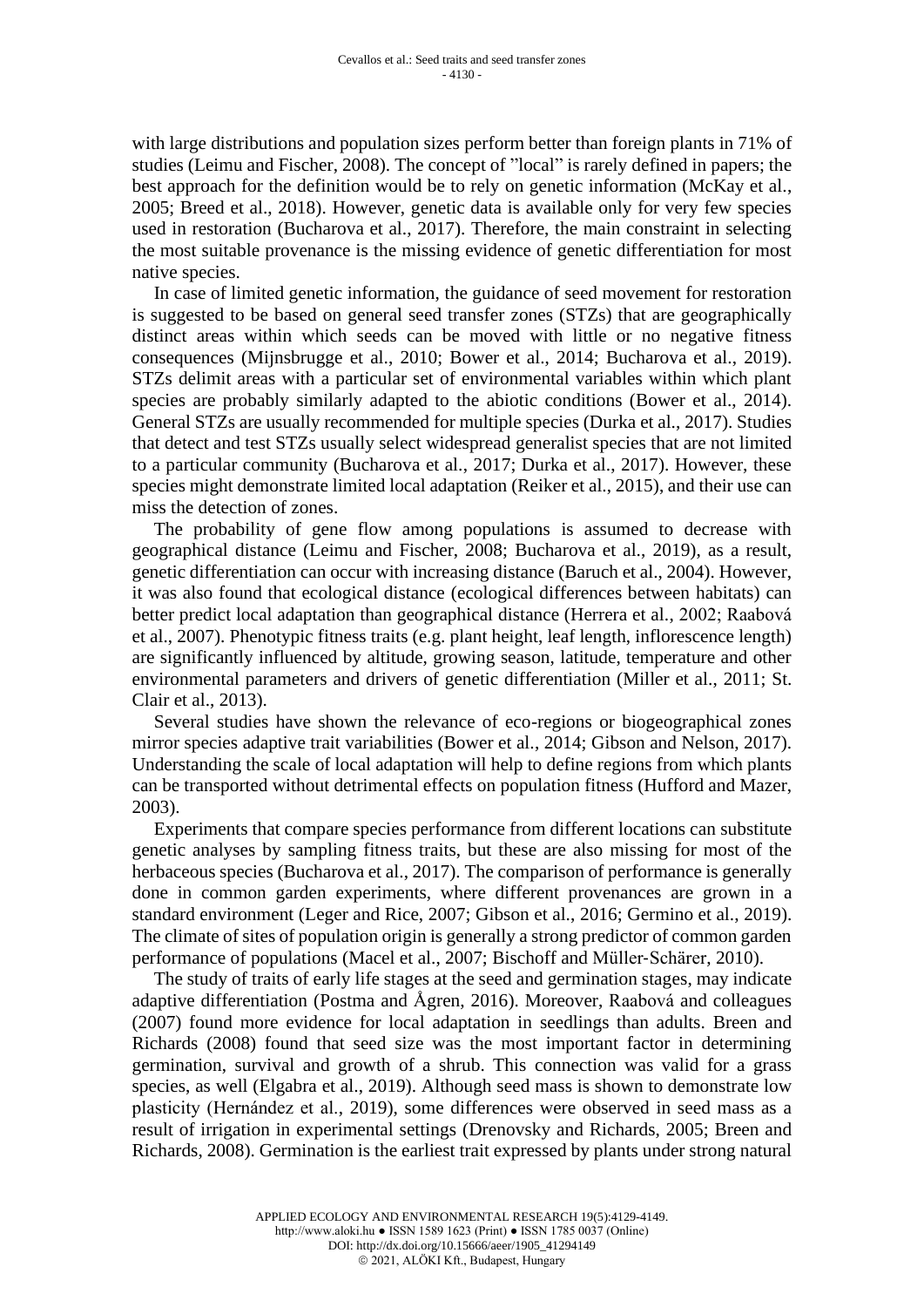selection before they can express other adaptive traits in later life stages, so it greatly contributes to local adaptation (Donohue et al., 2010; Cochrane et al., 2015).

Early life traits are also influenced by the parent environment during seed development, with aridity as an important driver (Elgabra et al., 2019). Drought tolerance can be locally adapted, therefore, non-adapted propagule introduction may induce reduced assimilation and resistance to pathogens, resulting in increased mortality (McDowell et al., 2008). Communities and species with higher drought tolerance might also gain importance in restoration in the future (Fry et al., 2018). Soil properties also have a great influence on the local adaptation of plants (Gibson et al., 2019). Especially the water holding capacity of soils and organic matter are related to trait variation (Johnson et al., 2010). Seed traits could thus be good indicators to identify provenances for seed transfer during restoration, but there are not enough published studies to conclude the differentiation of seed traits along abiotic gradients (Cochrane et al., 2015).

Pannonian sand grasslands are endangered habitat types of European Union conservation importance listed in the Habitats Directive (EC, 2013). Sand grasslands are edaphic communities adapted to drought that might gain further importance in restoration due to predicted future climate change with more frequent drought events. If the abandonment of cultivation occurs in sandy areas due to low profitability and frequent droughts, there is a high potential to turn these areas into native sand grasslands (Biró et al., 2013).

In our previous work, we analyzed the current situation in Hungary regarding seed transfer and delineated STZs based on the best available knowledge, combining biogeographic maps and potential natural vegetation models (Cevallos et al., 2020). In the present study, we assessed how the seed trait variability of two grass and two forb species from Pannonian sandy grasslands matches the delineated STZs, and geographical and environmental distance (based on site aridity) of their source location. For this reason, we collected seeds of the four species from altogether 34 locations in six STZ zones in Hungary and measured seed mass, germination in growth chamber and emergence in a common garden.

We conducted the research to respond to the following questions: a) Do seed traits differ according to provenance (location)? b) Do geographical and ecological (STZ) distances explain seed trait differences between locations? c) Do the site conditions defined as aridity, explain seed trait differences between locations?

#### **Materials and Methods**

#### *Study region*

The study was carried out within the Pannonian biogeographic region, in the extended sandy areas of Hungary (*Figure 1*). The annual mean temperature varies from 10.5 to 11.0 °C, the annual precipitation ranges from 500 to 600 mm (Bihari et al., 2018). The soil type of the largest sandy regions, e.g. Danube-Tisza Interfluve region and Nyírség, is characterized by mainly blown sand skeletal soil (arenosol) with low humus content (below 1%). Sandy soils in the Transdanubian region and the Northern foothills are composed of sandy loam with up to 2% of organic matter content (Pásztor et al., 2018).

Pannonic sand steppes are protected at the EU level (code 6260; EC, 2013). Most extensive sand steppes are distributed in the Danube-Tisza Interfluve and Nyírség regions, and in smaller patches of other parts of the Great Hungarian Plain, the foothills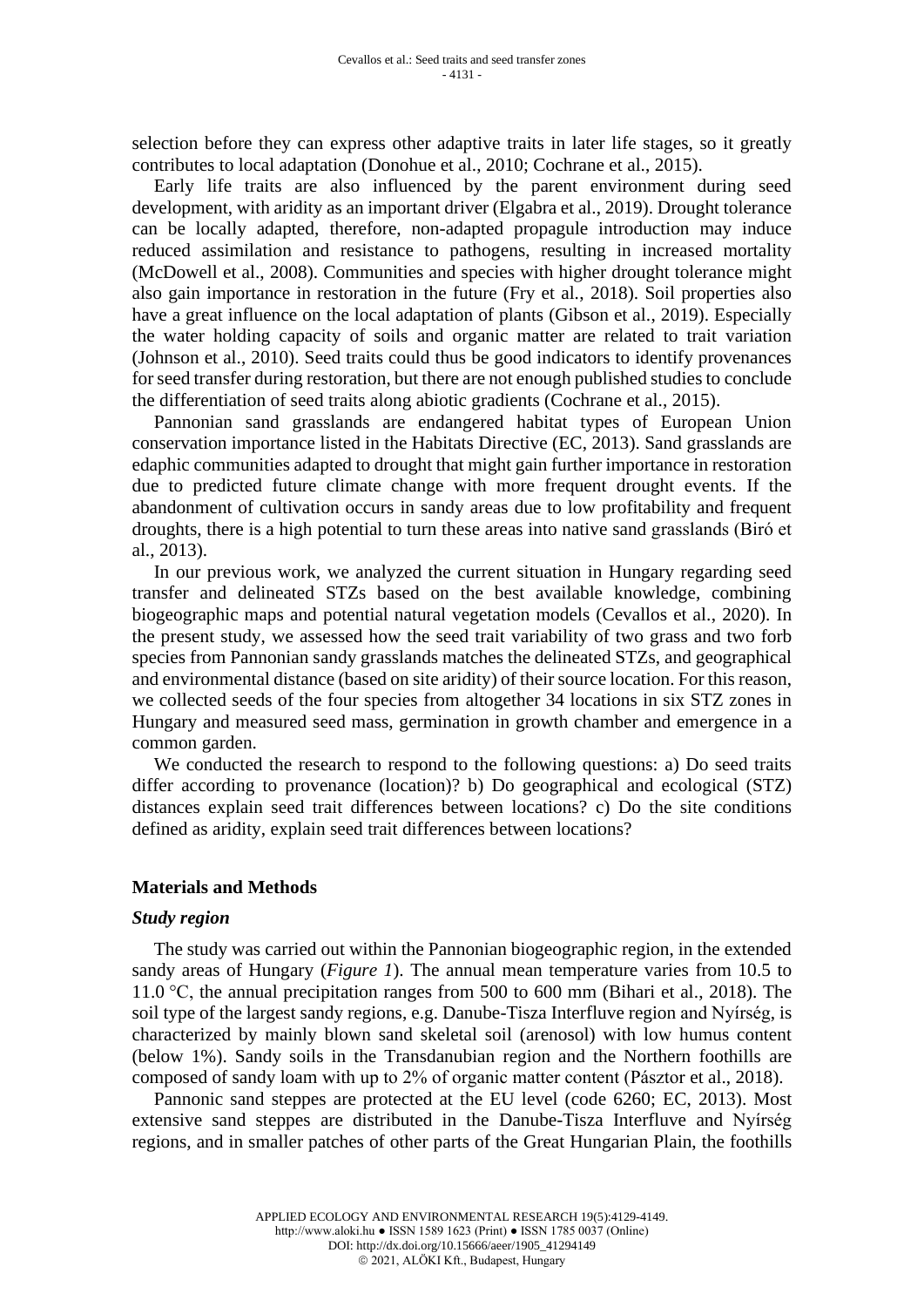of the North Hungarian Mountains and the Transdanubian region (*Figure 1*; Bölöni et al., 2011).



*Figure 1. Map of locations of seed collection of the four species and main sandy regions in Hungary (Pásztor et al. 2018) with the seed transfer zone borders (Cevallos et al. 2020). Location codes and coordinates can be found in Table S1. The Pilis-Visegrád-Börzsöny region is abbreviated as Pil-Vis-Bör.*

### *Field sampling*

The selection of species of the open sand steppe community was based on sampling the main constituent grasses and subordinate forbs. The selected species are sufficiently frequent to provide the necessary number of populations. Four native species were selected for the study. Two dominant grasses: *Festuca vaginata, Stipa borysthenica,* and two dominant forbs: *Centaurea arenaria,* and *Dianthus serotinus*. The seeds of the studied species (*Figure 2*) were collected in the growing season of 2019 from a total of 34 different locations within the Pannonian biogeographic region (*Figure 1*; *Table S1*), with different timing according to the ripening season of the given species, as follows: *S. borysthenica* in May-July; *F. vaginata* in June-July; *C. arenaria* in July; *D. serotinus* in August-September. The 34 sampled locations can be found in six STZs, which are: Transdanubia, Pilis-Visegrád-Börzsöny Mountains, Danube-Tisza Interfluve, North Hungarian Mountains, Great Hungarian Plain, and Nyírség (Cevallos et al., 2020). Seeds were harvested by hand at each location to collect approximately 50 seeds from 15 individuals. Seed families were treated as one sample. In the case of *S. borysthenica* that has a lower average seed yield per individual, we considered the seeds collected from neighboring individuals as one family and worked with fewer seeds in all the analyses. The seeds were stored at dry room conditions (temperature:  $25\pm3$  °C, humidity:  $38\pm4\%$ ) until further processing.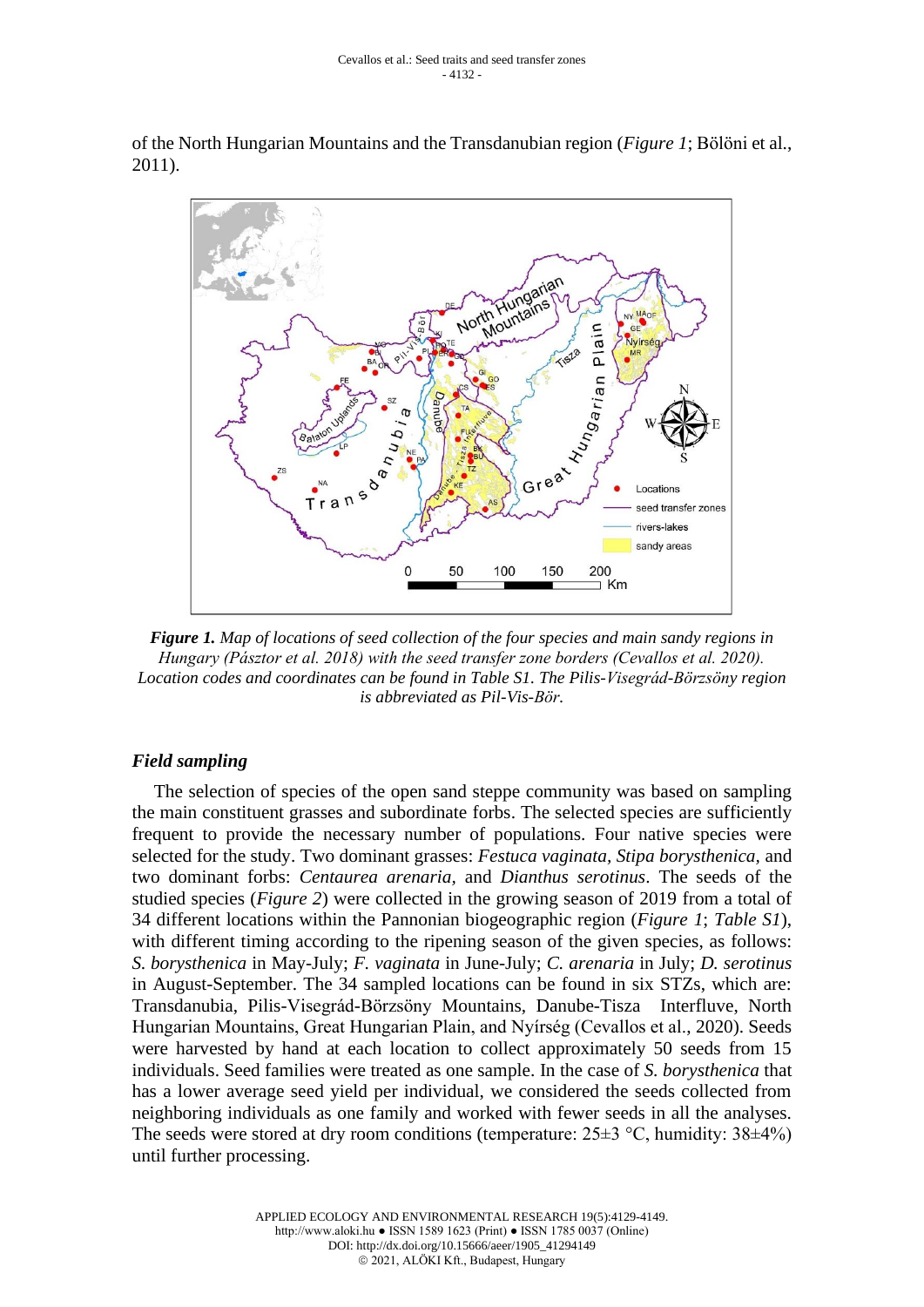

*Figure 2. Seed photographs of A) Centaurea arenaria, B) Dianthus serotinus, C) Festuca vaginata, D) Stipa borysthenica.*

### *Seed mass and germination*

The dry weight of 50 seeds or 25 seeds (for *S. borysthenica*) from all locations (15 replicates each) was measured by an analytical balance with 0.0001 g accuracy. Seed mass was expressed as thousand seed weight in grams.

Two germination experiments were conducted: 1) under regulated conditions in a plant growth chamber and 2) in a common garden under outdoor conditions (irrigation was provided if necessary). Chamber germination tests were based on seed germination methods of Peti et al. (2017) and RBGK (2020). Thirty-five seeds (*C. arenaria*, *D. serotinus*, and *F. vaginata*) and ten seeds (*S. borysthenica*) of six samples per location per species were placed on wet filter paper in sterile Petri dishes and placed into an Aralab climatic chamber (FITOCLIMA D1200 PHL) with regulated temperature (20  $^{\circ}$ C), light (8 h light and 16 h dark) and humidity (50%) conditions for all the species. Experiments were carried out between October 2019 and March 2020. Seed coats were not sterilized. The seed samples of *S. borysthenica* were treated by mechanical scarification to break seed dormancy. Germination was defined as the emergence of a 2 mm long radicle. The germinated seeds were counted and removed from the Petri dishes weekly for three weeks for C. *arenaria, D. serotinus*, and *F. vaginata*, and for nine weeks for *S. borysthenica*. The viability of non-germinated seeds was not further tested.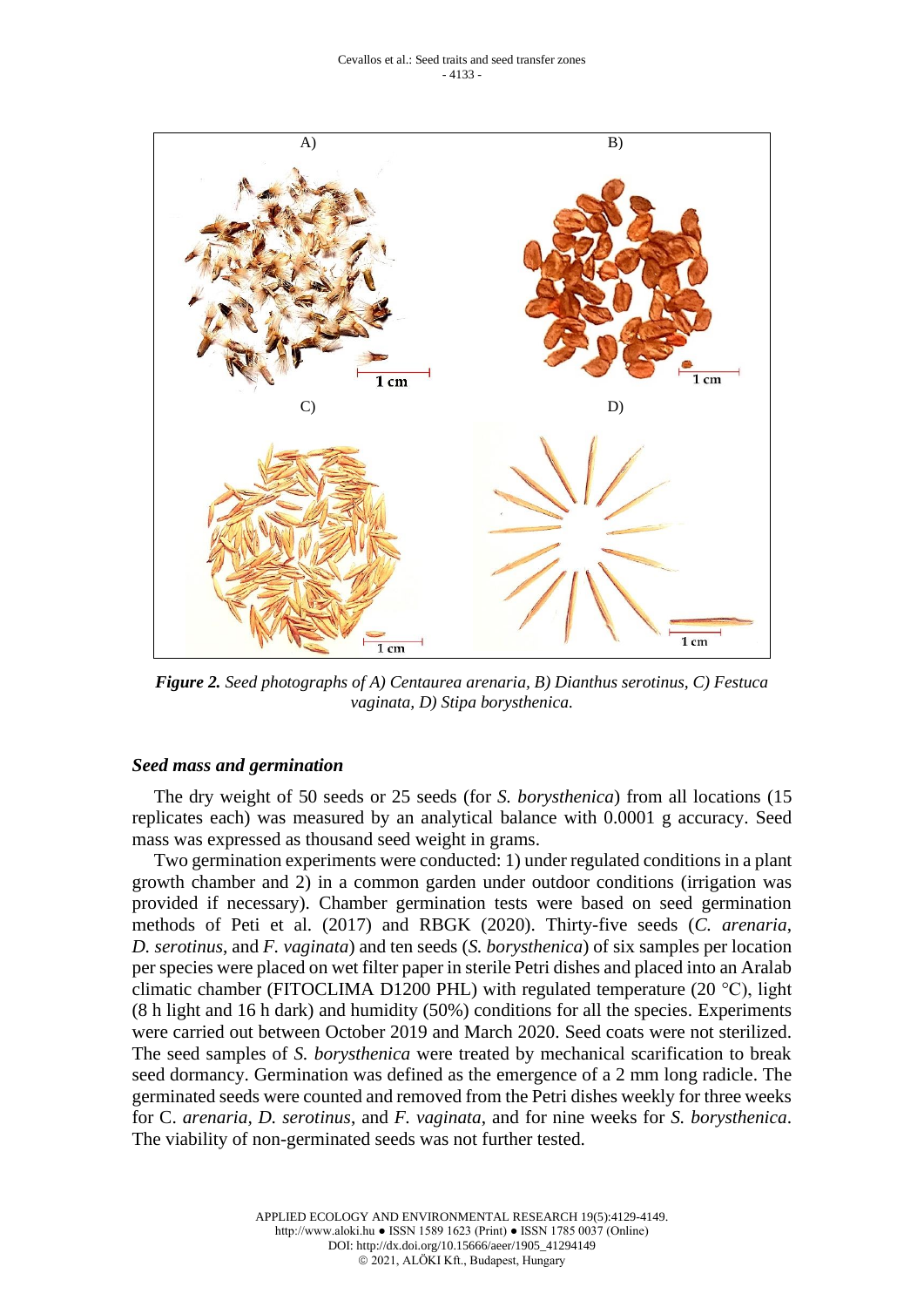A common garden experiment was established at a roof garden at the National Botanical Garden, Vácrátót (47.708° N, 19.237° E). Average temperature: 10.75 °C, average relative humidity: 73.37% (data obtained by wireless weather station data loggers between 31 01 2020 and 30 03 2021 on site). Fifteen seeds from each sample were manually sown in a regular layout:  $5 \times 3$  seeds within a pot of  $13 \times 13 \times 13$  cm. The seeds in a pot originated from one seed family (neighboring plants for *S. borysthenica*). Fifteen pots were seeded per location per species, resulting in 285 pots for *C. arenaria*, 240 for *D. serotinus*, 435 for *F. vaginata*, and 210 for *S. borysthenica*. Seeding was carried out in September 2019 for all species, emergence of the four studied species was monitored three times, in October 2019 and in March and April 2020. The cumulative emergence was used for the analyses.

### *Data analysis*

The following three seed traits were selected for the analyses: seed mass expressed as thousand seed weight (TSW), the fraction of germinated seeds in a plant-growth chamber, and the cumulative seedling emergence in the outdoor common garden experiment. Average values of seed mass, germination and emergence, including standard errors are presented in *Table S2*.

The effect of the provenance (sampling location) on the three seed traits for each species was evaluated by applying linear models (LM) and conducting Tukey HSD post hoc tests between pairs of locations to reveal significant differences (*multcomp* package; Hothorn et al. 2020) with p values adjusted by the method of Holm-Bonferroni (Holm, 1979). We calculated the rate of significant differences between locations (SDL) for each species by dividing the number of significant pairs by the total number of location pairs.

To assess the impact of geographical distance, the absolute difference of the mean values for each seed trait (seed mass, germination, and emergence) was calculated for each location pair. The Euclidean distance between the sampling locations was calculated based on their GPS coordinates. LM was used to determine the relationship between the difference of three seed trait values and geographical distance. In these models, the three seed traits were treated as response variables and Euclidean distance as an explanatory variable. The effect of ecological distance (STZs) on the three seed traits was assessed using separate LME models where mean values of each trait for each location were used as a response variable, whereas STZ zone identity served as a fixed effect, and locations were treated as a random factor. For post-hoc pairwise comparisons, Tukey HSD post hoc tests were applied using the multicomp package (Hothorn et al., 2020) with p values adjusted by the method of Holm-Bonferroni (Holm, 1979).

Aridity effects on the three seed traits were tested using LME models. In these analyses, aridity was treated as a fixed effect, the seed traits as response variables and the sampling location as a random factor. We used the Global Aridity Index to characterize the aridity of collection locations (Trabucco and Zomer, 2019). This index is represented by the ratio between mean annual precipitation and potential evapotranspiration with a resolution of 30 arc seconds, therefore lower values indicate higher aridity.

Square, cube root and squaring transformations of the response variables were used to approximate assumptions of normality and homoscedasticity when it was necessary. All statistical analyses were performed using the R version 3.6.2 (R Core Team 2019). ArcGIS 10.2 was used to calculate the geographic distance.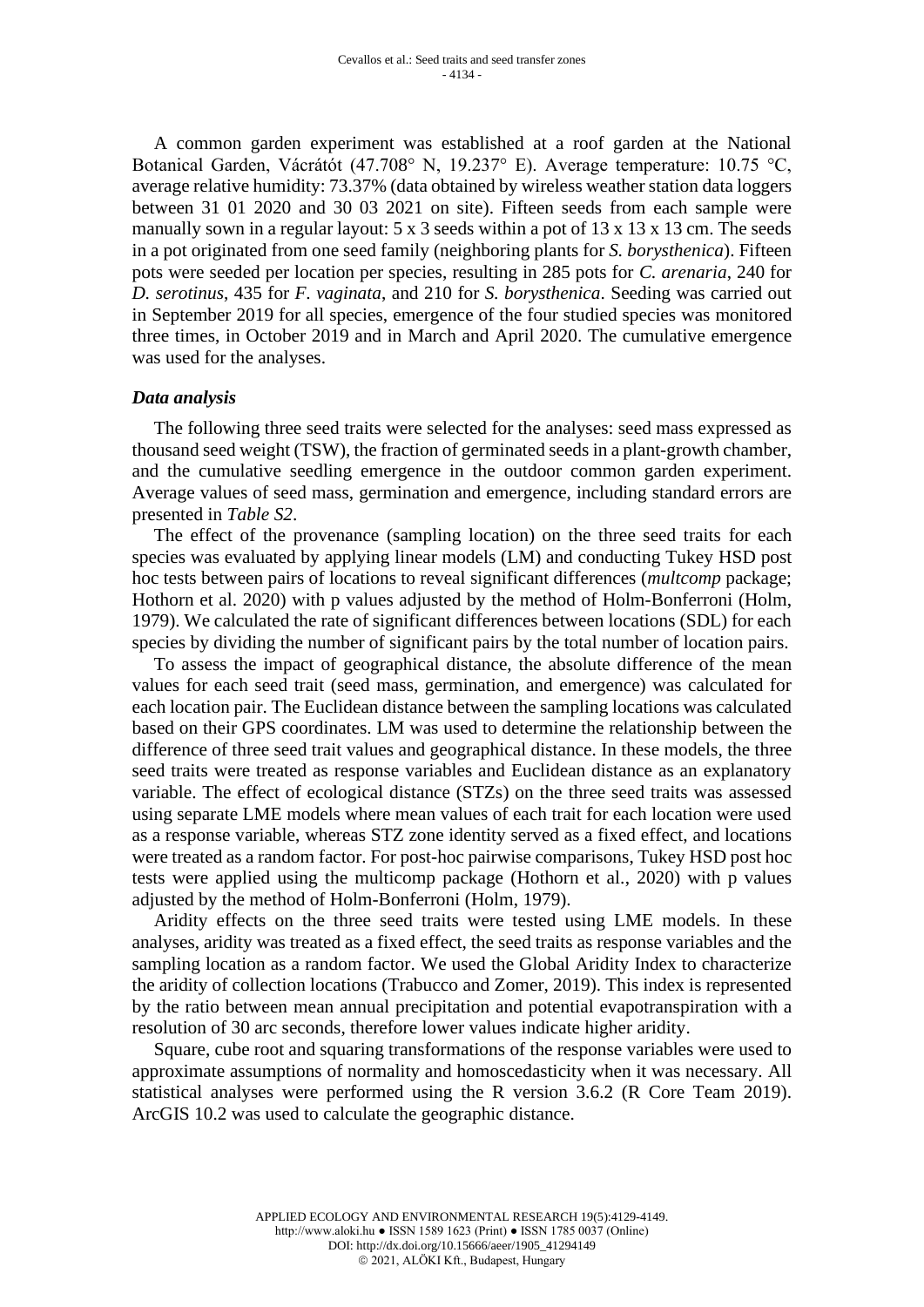## **Results**

### *The effect of provenance*

The location of origin of the sampled populations significantly affected all seed traits (seed mass, germination, and emergence) for all studied species, except for the germination of *S. borysthenica* (*Table 1*). The rate of significant differences between locations (SDL) was variable among the species and the seed traits. *S. borysthenica* showed the highest rate of SDL for seed mass and emergence, while *C. arenaria* demonstrated the highest variability in germination. In the case of *D. serotinus*, the rate of significant differences was quite low (under 0.2) for all three traits. For *F. vaginata*, we found a low rate of SDL for seed mass and germination but a high rate for emergence.

*Table 1. Effect of locations on the response variables for the study species. Linear models were used. Used transformations are shown. The number of significant differences of response variables between location pairs (SDL) versus total number of location pairs and their % is given. Significant results are in bold.*

| <b>Species</b>  | <b>Traits</b> | <b>Best conversion</b> | <b>F-value</b> | df | p-value | <b>SDL</b>      |
|-----------------|---------------|------------------------|----------------|----|---------|-----------------|
|                 | seed mass     | no                     | 9.999          | 18 | < 0.05  | 52/171 (0.3%)   |
| C. arenaria     | germination   | cube root              | 35.140         | 18 | < 0.05  | 102/171 (0.63%) |
|                 | emergence     | square root            | 12.819         | 18 | < 0.05  | 58/171 (0.34%)  |
| D. serotinus    | seed mass     | no                     | 7.175          | 15 | < 0.05  | 22/120 (0.18%)  |
|                 | germination   | squaring               | 2.985          | 15 | < 0.05  | $3/120(0.03\%)$ |
|                 | emergence     | squaring               | 5.989          | 15 | < 0.05  | 21/120 (0.17%)  |
|                 | seed mass     | square root            | 6.793          | 28 | < 0.05  | 37/406 (0.09%)  |
| F. vaginata     | germination   | no.                    | 7.088          | 27 | < 0.05  | 43/378 (0.11%)  |
|                 | emergence     | no                     | 15.375         | 28 | < 0.05  | 146/406 (0.35%) |
|                 | seed mass     | squaring               | 15.373         | 13 | < 0.05  | 41/91 (0.45%)   |
| S. borysthenica | germination   | square root            | 1.9036         | 13 | 0.192   | $0/91(0\%)$     |
|                 | emergence     | squaring               | 15.069         | 13 | < 0.05  | 37/91 (0.4%)    |

## *The effect of geographical and ecological distance*

There was no significant effect of the geographical distance on the measured seed traits (seed mass, germination, emergence) between populations from different locations, except for a significant effect for the emergence of *C. arenaria* (*Table 2, Figure 3*). The STZs had no effect on the response variables (seed mass, germination, emergence) for the studied species, except for the seed mass of *C. arenaria* ( $\chi^2$ =8.47, df=3, p <0.05). In this case, the seed mass was significantly higher in the Great Hungarian Plain than in Transdanubia (z=-2.78, p=0.033; *Figure S1*).

## *The effect of aridity of the site*

The emergence of *C. arenaria* was negatively influenced by site aridity (higher aridity index, better emergence;  $\chi^2$ =5.244, df=1, p<0.05, *Figure 4a*). Site aridity had a positive effect (aridity index lower with higher trait values) both on germination and emergence of *D. serotinus* (germination:  $\chi^2 = 5.159$ , df=1, p<0.05; emergence:  $\chi^2 = 6.375$ , df=1, p<0.05; *Figure 4b,c*), when all sites considered (*Figure 4b,c*, line A). However, when sites with outlier high aridity index were skipped, no effect of aridity was found on *D. serotinus* seed traits (*Figure 4b,c*, line B). Site aridity had no effect on other species.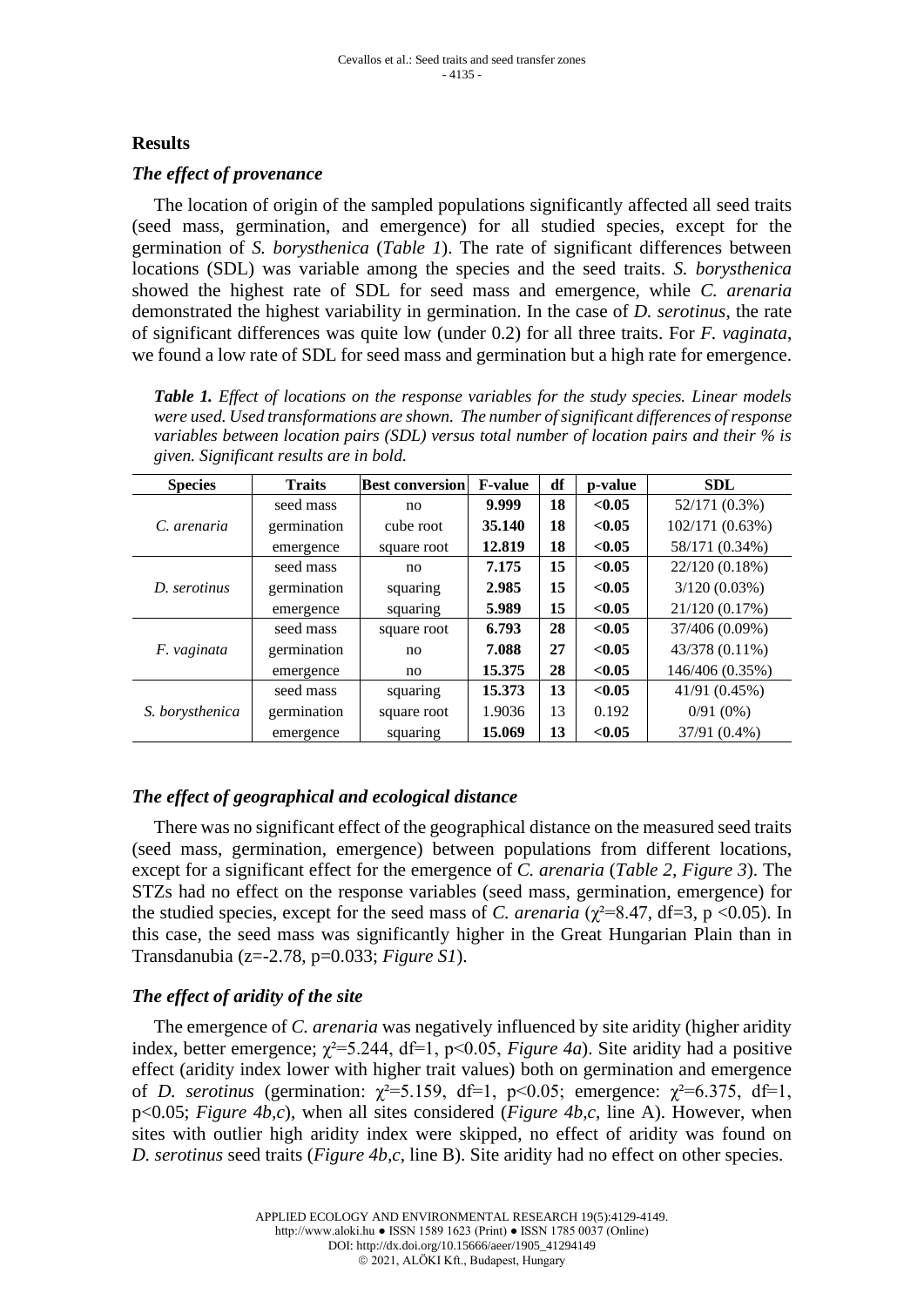*Table 2. Effect of ecological distance (STZ), geographical distance and aridity on the response*  variables for the study species. Used transformations and models are shown. For linear *models (LM) results are shown with F values whereas in linear mixed models (LME) with chisquare*  $(\chi^2)$  values. Significant results are in bold.

| <b>Species</b>  | <b>Trait</b>     | <b>Parameter</b>                                | model      | <b>Best</b><br>conversion | $\chi^2$       | F      | df             | p     |
|-----------------|------------------|-------------------------------------------------|------------|---------------------------|----------------|--------|----------------|-------|
|                 |                  | <b>STZ</b>                                      | <b>LME</b> | no                        | 8.470          |        | 3              | 0.037 |
|                 | <b>Seed mass</b> | distance                                        | LM         | square root               |                | 3.208  | 1              | 0.075 |
|                 |                  | aridity                                         | <b>LME</b> | no                        | 0.023          |        | 1              | 0.879 |
|                 |                  | <b>STZ</b>                                      | <b>LME</b> | square root               | 3.555          |        | 3              | 0.314 |
| C. arenaria     | germination      | distance                                        | LM         | square root               |                | 0.185  | 1              | 0.668 |
|                 |                  | aridity                                         | <b>LME</b> | square root               | 1.483          |        | $\mathbf{1}$   | 0.223 |
|                 |                  | <b>STZ</b>                                      | <b>LME</b> | square root               | 4.084          |        | 3              | 0.253 |
|                 | emergence        | distance                                        | LM         | square root               |                | 7.160  | 1              | 0.008 |
|                 |                  | aridity                                         | <b>LME</b> | square root               | 5.244          |        | 1              | 0.022 |
|                 |                  | <b>STZ</b>                                      | <b>LME</b> | no                        | 0.711          |        | 3              | 0.871 |
|                 | <b>Seed mass</b> | distance                                        | LM         | square root               |                | 0.209  | 1              | 0.649 |
|                 |                  | aridity                                         | <b>LME</b> | no                        | 2.437          |        |                | 0.119 |
|                 |                  | <b>STZ</b>                                      | <b>LME</b> | squaring                  | 4.014          |        | 3              | 0.260 |
|                 |                  | distance                                        | LM         | cube root                 |                | 1.243  | 1              | 0.267 |
| D. serotinus    | germination      | aridity                                         | <b>LME</b> | squaring                  | 5.159          |        | 1              | 0.023 |
|                 |                  | aridity<br>LME<br>0.006<br>squaring<br>(nohigh) |            |                           | $\mathbf{1}$   | 0.939  |                |       |
|                 |                  | <b>STZ</b>                                      | <b>LME</b> | squaring                  | 2.724          |        | 3              | 0.428 |
|                 |                  | distance                                        | LM         | cube root                 |                | 2.798  | $\mathbf{1}$   | 0.097 |
|                 | emergence        | aridity                                         | <b>LME</b> | squaring                  | 6.215          |        | 1              | 0.013 |
|                 |                  | aridity<br>(nohigh)                             | <b>LME</b> | squaring                  | 0.791          |        | 1              | 0.374 |
|                 | <b>Seed mass</b> | <b>STZ</b>                                      | <b>LME</b> | square root               | 3.049          |        | $\overline{4}$ | 0.550 |
|                 |                  | distance                                        | LM         | square root               |                | 0.074  | 1              | 0.787 |
|                 |                  | aridity                                         | <b>LME</b> | square root               | 0.725          |        | 1              | 0.395 |
|                 |                  | <b>STZ</b>                                      | <b>LME</b> | no                        | 2.466          |        | 4              | 0.651 |
| F. vaginata     | germination      | distance                                        | LM         | square root               |                | 0.216  | 1              | 0.643 |
|                 |                  | aridity                                         | <b>LME</b> | no                        | 1.206          |        | 1              | 0.272 |
|                 |                  | <b>STZ</b>                                      | <b>LME</b> | no                        | 2.392          |        | 4              | 0.664 |
|                 | emergence        | distance                                        | LM         | square root               |                | 0.0005 | 1              | 0.982 |
|                 |                  | aridity                                         | <b>LME</b> | no                        | 0.001          |        | 1              | 0.974 |
|                 |                  | STZ                                             | LME        | squaring                  | 1.864          |        | 4              | 0.761 |
|                 | <b>Seed mass</b> | distance                                        | ${\rm LM}$ | square root               |                | 2.292  | 1              | 0.134 |
|                 |                  | aridity                                         | LME        | squaring                  | 0.316          |        | 1              | 0.574 |
|                 |                  | <b>STZ</b>                                      | LME        | square root               | 6.086          |        | 4              | 0.193 |
| S. borysthenica | germination      | distance                                        | ${\rm LM}$ | square root               |                | 0.177  | 1              | 0.675 |
|                 |                  | aridity                                         | LME        | square root               | 1.736<br>1.748 |        | 1              | 0.188 |
|                 |                  | <b>STZ</b>                                      | LME        | squaring                  |                |        | 4              | 0.782 |
|                 | emergence        | distance                                        | LM         | cube root                 |                | 1.310  | 1              | 0.256 |
|                 |                  | aridity                                         | LME        | squaring<br>0.057         |                |        | $\mathbf{1}$   | 0.811 |

APPLIED ECOLOGY AND ENVIRONMENTAL RESEARCH 19(5):4129-4149. http://www.aloki.hu ● ISSN 1589 1623 (Print) ● ISSN 1785 0037 (Online) DOI: http://dx.doi.org/10.15666/aeer/1905\_41294149 © 2021, ALÖKI Kft., Budapest, Hungary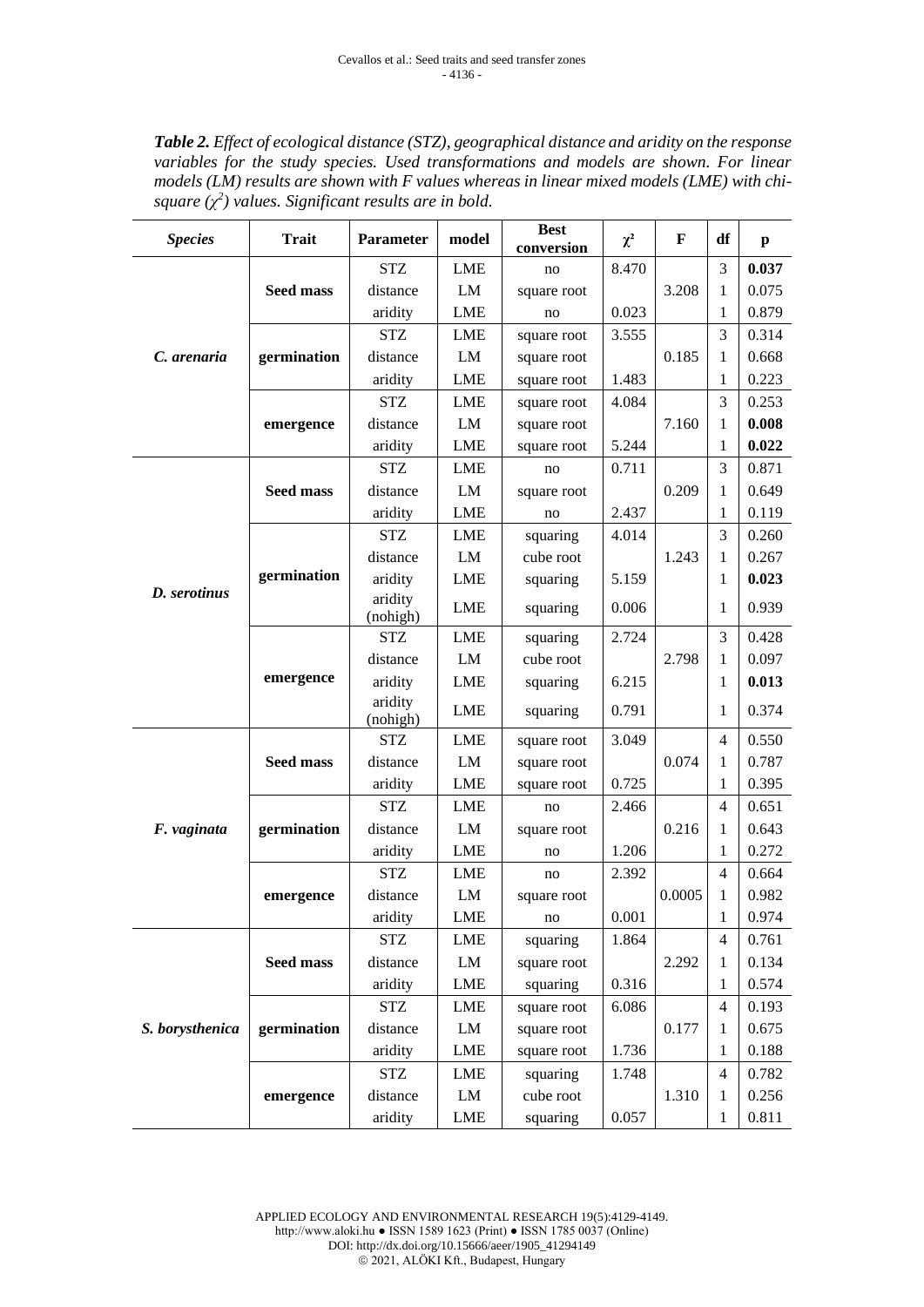

*Figure 3. Relationship between C. arenaria emergence rate difference and geographical distance for locality pairs.*



*Figure 4. Significant effect of aridity of collection locations on A) the emergence of C. arenaria (CA); B) the germination of D. serotinus (DS) and C) the emergence of D. serotinus (DS). For Figs B and C, line A represents all the values including locations with low aridity (high aridity index >0.6), whereas line B refers to the values excluding high aridity index locations. Note that higher value of the index refers to lower aridity. Locations coloured according to their seed transfer zones (STZ). Seed zones are represented with abbreviations: Great Hungarian Plain (AL, Alföld); Danube-Tisza Interfluve (KK, Kiskunság); Nyírség (NY); Pilis-Visegrád-Börzsöny region (DK); and the Transdanubia (DT, Dunántúl).*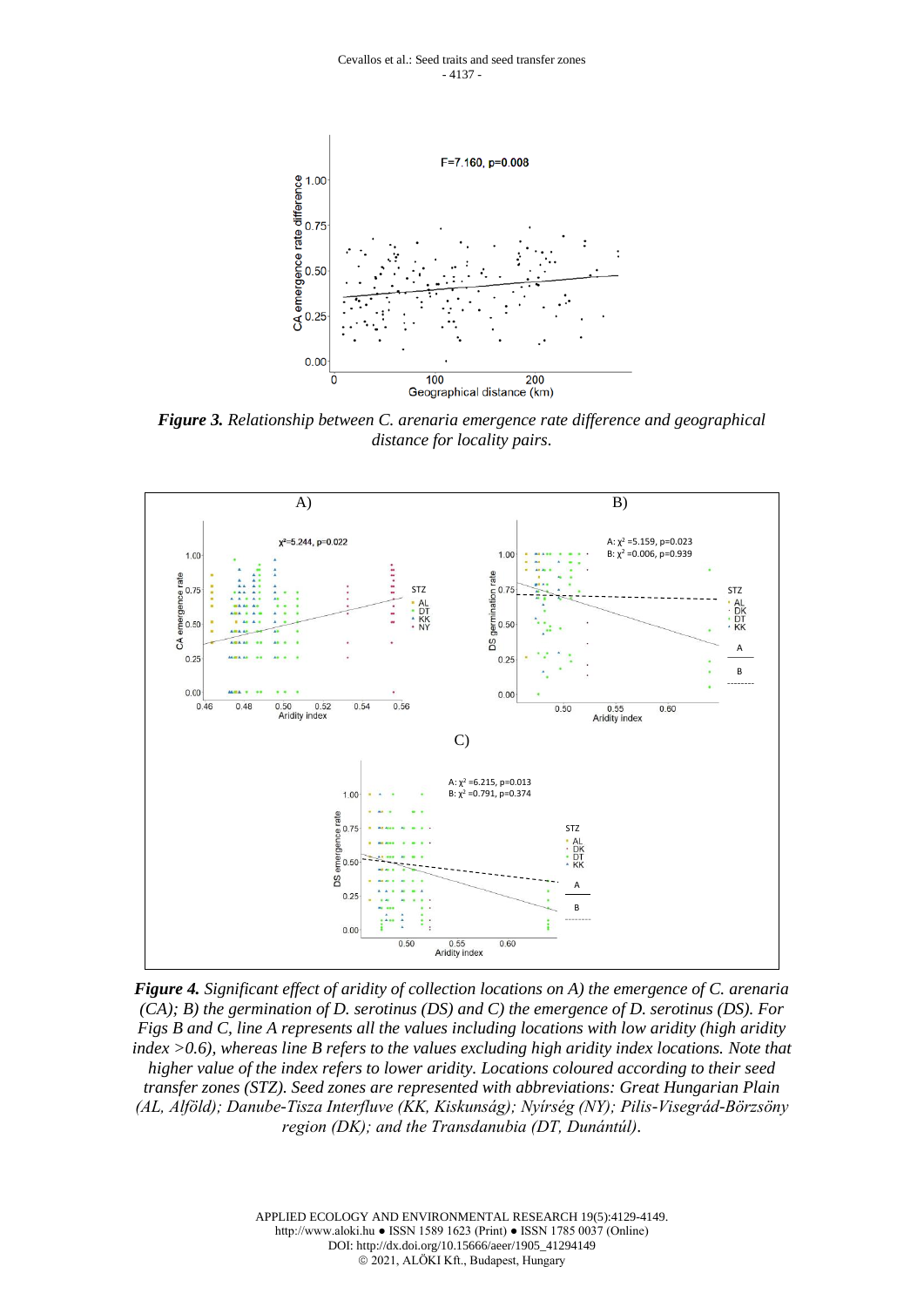#### **Discussion**

Our main aim was to shed light on the pattern of the variability of species traits among populations that can reflect local adaptation to avoid failure during reintroductions due to maladaptation. We tested multiple locations distributed in six of the seven STZs developed for Hungary (Cevallos et al., 2020) over a large area (approx.  $40.000 \text{ km}^2$ ); this level of sampling intensity is rather rare in studies, usually species from a few sites are investigated (Gibson et al., 2016; Bhatt et al., 2019).

We detected significant differences between provenance pairs, and the effect of location was significant for all four species characteristic to Pannonian sand grasslands considering every assessed seed trait. Seed mass is an important fitness trait (Cordazzo et al., 1995; Cochrane et al., 2015). The higher amount of resources in larger seeds provides an advantage for germination and emergence. It is however not clear, to what extent this advantage remains during emergence and development, and in later stages to support survival after introduction during restoration. In annual plants, the advantage of larger seeds can be detected even at the reproduction phase (Metz et al., 2010). Seed mass had high within-species variability in the present study among populations, as was reported in other studies as well (Cochrane et al., 2015; Bhatt et al., 2019; Elgabra et al., 2019). We found differences in the germination rate under laboratory conditions and the outdoor emergence for three species (*C. arenaria, D. serotinus,* and *F. vaginata*), similar to other research results (Clarke and Davidson, 2004; Kövendi-Jakó et al., 2017). The lack of this result for *S. borysthenica* can be explained by the fact that only very few seeds germinated under laboratory conditions, but emergence was variable among sites of origin, as for the other species. The mechanical scarification applied for breaking seed dormancy was ineffective, but the outdoor seeding with a prolonged incubation in the soil during the winter resulted in nearly 80% germination of *S. borysthenica* by spring. Seed dormancy breaking methods have to be further tested for this species, as it was done for *S. tenacissima* (Gasque and García-Fayos, 2003).

This within-species variability of seed traits is a signal of local adaptation of the different provenances, as it has been shown in numerous published common garden experiments for native species (Dorman et al., 2009; Bischoff et al., 2010), also aiming to test seed transfer zones (Bucharova et al., 2017; Durka et al., 2017; Gibson and Nelson, 2017). *C. arenaria* had the highest rate of significant differences between pairs of locations. This output could be the result of the high variability within this species as there are three subspecies in Hungary (Király, 2009).

The differences between locations in seed mass, germination and cumulative seedling emergence values were not explained by the geographical distance between populations unlike some other studies (Herrera et al., 2002; Baruch et al., 2004). However, it was also demonstrated in several cases that ecological distance (also expressed in STZs) is more important than geographical distance (Raabová et al., 2007; Bradburd et al., 2013; Durka et al., 2017). In our study, site aridity is represented by the precipitationevapotranspiration ratio, thus, lower values represent higher aridity. This value had a significant effect on the seed traits of the two forbs (*C. arenaria* and *D. serotinus*), but not on the two grass species (*F. vaginata* and *S. borysthenica*). We found a significant negative effect of aridity on the emergence of *C. arenaria*. For *D. serotinus,* the effect of site aridity on the germination in the growth chamber was positive. However, in the latter case, if the three localities with aridity values above 0.6 were not considered, the positive effect diminished. Therefore, more studies on samples from locations with lower aridity would be needed in the future to confirm the reliability of this effect. The effect of aridity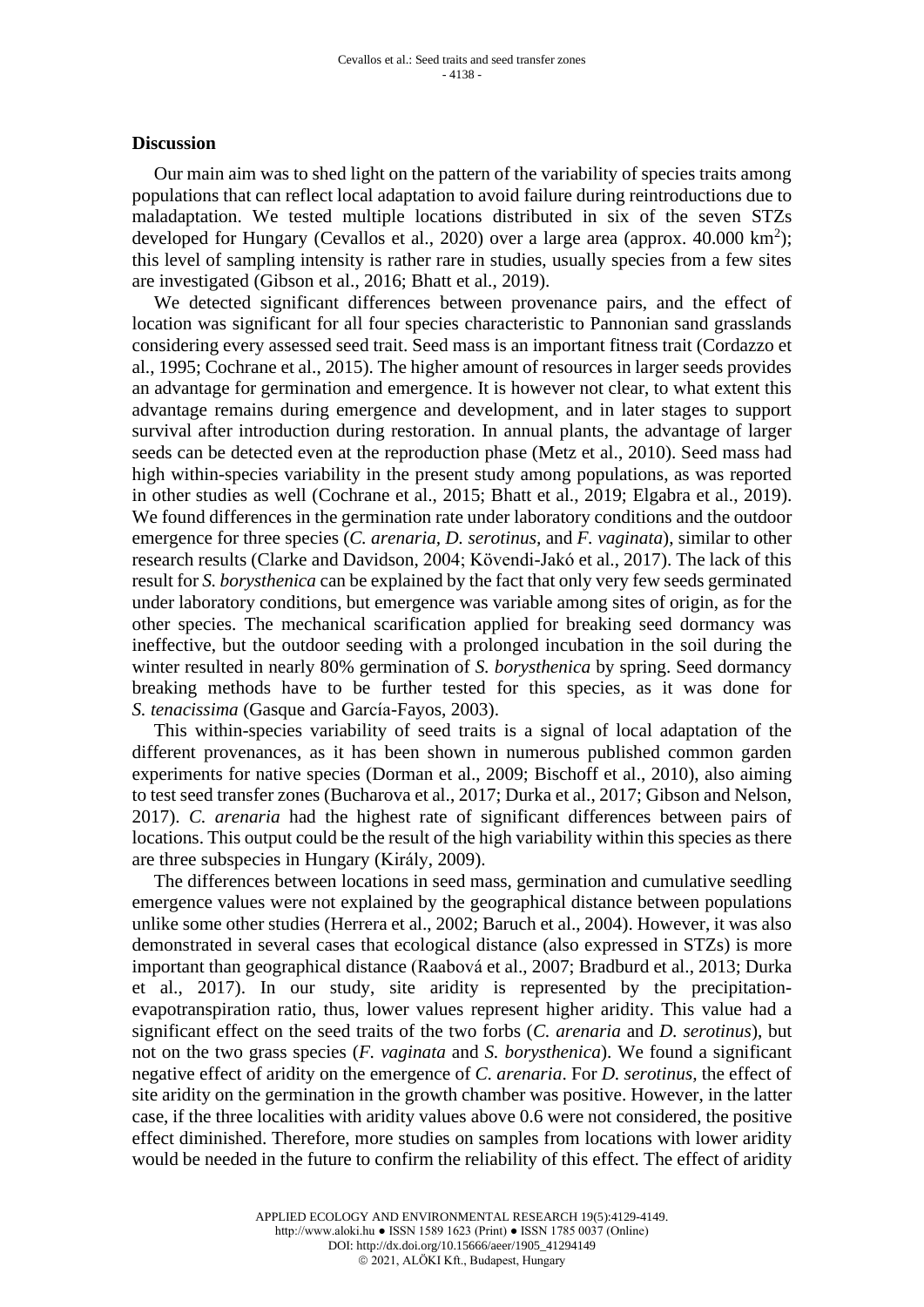on the studied forbs suggests a higher sensitivity in early life traits regarding water availability compared to grasses. In contrast, Guo et al. (2017) found that both grasses and forbs, which were exposed to different aridity gradients showed an increase in leaf thickness with higher aridity. Aridity did not explain differences in seed mass in our studied species. Similar to our results, a study on seed traits also found the lack of environmental effect on the seed mass of *Helianthus annuus* (Hernández et al., 2019).

The differences in seed traits found do not correspond to the STZ delineation developed by using biogeographic maps and potential natural vegetation models (Cevallos et al., 2020). Raabová et al. (2007) found similarly no pattern in the local adaptation of a rare herb species, despite estimating genetic variation parallel to trait measurements. Only in the case of *C. arenaria*, we found a significant difference between two STZs (Great Hungarian Plain and Transdanubia) in seed weight. The most fragmented and remote populations in the Nyírség (Eastern part of the Great Hungarian Plain; *Fig. 1*) did not differ from the other zones for *C. arenaria* traits despite having the lowest aridity, among its sampled populations; however, the emergence of the same species was significantly affected by aridity.

The unfolding of the complex influences of the environment on the studied traits, and the importance of local adaptation compared to phenotypic plasticity needs other measurements and approaches. Further studies testing STZs can either focus on species at the genetic level (Jørgensen et al., 2016; Durka et al., 2017; Listl et al., 2018) or cover other traits and habitat types.

### **Conclusions**

We found significant differences for all seed traits for the four species among the sampled locations. However, these differences did not correspond to STZ zones delineated based on biogeographic maps and potential natural vegetation models. We also found a limited effect of site aridity on the traits. Potentially the drivers of seed trait variability function at a finer scale. However, we can state that geographical, ecological (STZ), and environmental distance (aridity) had a stronger effect on the seed traits of the studied forbs than grasses. Based on our results, we suggest allowing seed transfer among the populations of the studied species over the sampled area. However, further studies are suggested to shed light on the relationship between other plant traits and seed transfer zones. Later life-history stages of the studied populations, the involvement of more populations, the implementation of reciprocal transplant experiments, the observation of phenotypic differences among populations in the further offspring to identify maternal effect are possible directions of research.

**Acknowledgements.** The study was financed by the Széchenyi 2020 Development Program (KEHOP-4.3.0-VEKOP-15-2016-00001) (KT). The study of DC was supported by the Stipendium Hungaricum program. AKJ was supported by the National Talent Program (NTP-NFTÖ-19-B-0159). MH was supported by NKFI FK127996 grant.

#### **REFERENCES**

[1] Baruch, Z., Nassar, J. M., Bubis, J. (2004): Quantitative trait, genetic, environmental, and geographical distances among populations of the C4 grass *Trachypogon plumosus* in Neotropical savannas. – Diversity and Distributions 10(4): 283-292.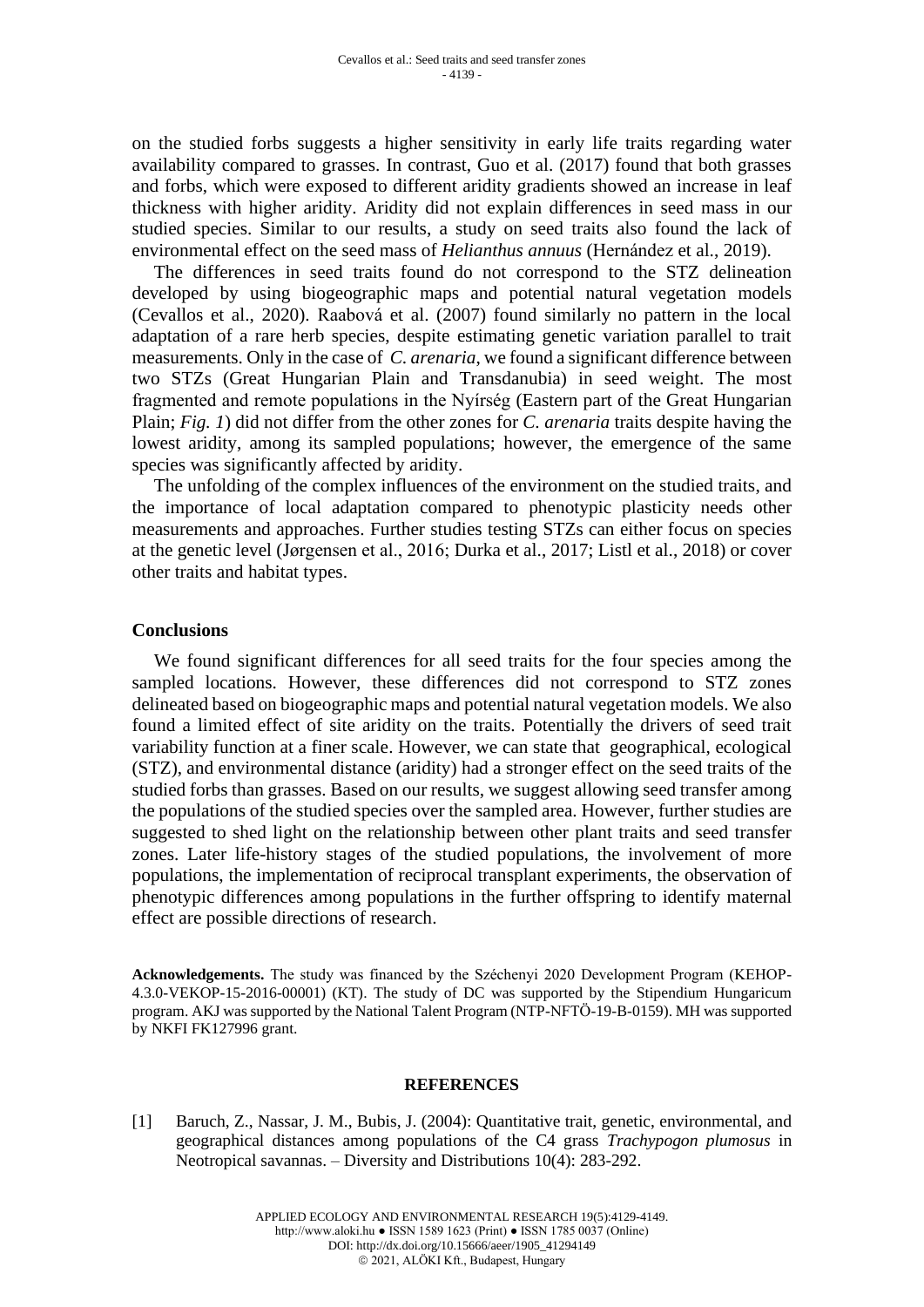- [2] Bhatt, A., Bhat, N. R., Al-Nasser, A., Carón, M. M., Santo, A. (2019): Inter-population variabilities in seed mass and germination of *Panicum turgidum* and *Pennisetum divisum* on the desert of Kuwait. – Journal of Arid Land 12(1): 144-153.
- [3] Bihari, Z., Babolcsai, G., Bartholy, J., Ferenczi, Z., Gerhát-Kerényi, J., Haszpra, L., Homoki-Ujváry, K., Kovács, T., Lakatos, M., Németh, Á., Pongrácz, R., Putsay, M., Szabó, P., Szépszó, G. (2018): Climate. – In: Kocsis, K. (ed.) National Atlas of Hungary: Natural environment (pp.59-63). Budapest: Hungarian Academy of Sciences, Research Centre for Astronomy and Earth Sciences, Geographical Institute. http://www.nemzetiatlasz.hu/MNA/2\_en.html. (accessed 08 August 2020).
- [4] Biró, M., Czúcz, B., Horváth, F., Révész, A., Csatári, B., Molnár, Z. (2013): Drivers of grassland loss in Hungary during the post-socialist transformation (1987–1999). – Landscape ecology 28(5): 789-803.
- [5] Bischoff, A., Müller‐Schärer, H. (2010): Testing population differentiation in plant species–how important are environmental maternal effects. – Oikos 119(3): 445-454.
- [6] Bischoff, A., Steinger, T., Müller‐Schärer, H. (2010): The importance of plant provenance and genotypic diversity of seed material used for ecological restoration. – Restoration ecology 18(3): 338-348.
- [7] Bölöni, J., Molnár, Z., Kun, A. (eds.) (2011): Magyarország élőhelyei. A hazai vegetációtípusok leírása és határozója. – ÁNÉR 2011. [Habitats of Hungary. A description and guide to Hungarian vegetation] [in Hungarian with English summaries]. MTA ÖBKI. 441p.
- [8] Bower, A. D., Clair, J. B. S., Erickson, V. (2014): Generalized provisional seed zones for native plants. – Ecological Applications 24(5): 913-919.
- [9] Bradburd, G. S., Ralph, P. L., Coop, G. M. (2013): Disentangling the effects of geographic and ecological isolation on genetic differentiation. – Evolution 67(11): 3258-3273.
- [10] Breed, M. F., Harrison, P. A., Bischoff, A., Durruty, P., Gellie, N. J., Gonzales, E. K., Havens, K., Karmann, M., Kilkenny, F. F., Krauss, S. L., Lowe, A. J. (2018): Priority actions to improve provenance decision-making. – BioScience 68(7): 510-516.
- [11] Breen, A. N., Richards, J. H. (2008): Irrigation and fertilization effects on seed number, size, germination and seedling growth: implications for desert shrub establishment. – Oecologia 157(1): 13-19.
- [12] Broadhurst, L. M., Lowe, A., Coates, D. J., Cunningham, S. A., McDonald, M., Vesk, P. A., Yates, C. (2008): Seed supply for broadscale restoration: maximizing evolutionary potential. – Evolutionary Applications 1(4): 587-597.
- [13] Bucharova, A., Michalski, S., Hermann, J. M., Heveling, K., Durka, W., Hölzel, N., Kollmann, J., Bossdorf, O. (2017): Genetic differentiation and regional adaptation among seed origins used for grassland restoration: lessons from a multispecies transplant experiment. – Journal of Applied Ecology 54(1): 127-136.
- [14] Bucharova, A., Bossdorf, O., Hölzel, N., Kollmann, J., Prasse, R., Durka, W. (2019): Mix and match: regional admixture provenancing strikes a balance among different seedsourcing strategies for ecological restoration. – Conservation Genetics 20(1): 7-17.
- [15] Cevallos, D., Bede‐Fazekas, Á., Tanács, E., Szitár, K., Halassy, M., Kövendi‐Jakó, A., Török, K. (2020): Seed transfer zones based on environmental variables better reflect variability in vegetation than administrative units: evidence from Hungary. – Restoration Ecology 28(4): 911-918.
- [16] Clarke, P. J., Davison, E. A. (2004): Emergence and survival of herbaceous seedlings in temperate grassy woodlands: recruitment limitations and regeneration niche. – Austral Ecology 29(3): 320-331.
- [17] Cochrane, A., Yates, C. J., Hoyle, G. L., Nicotra, A. B. (2015): Will among‐population variation in seed traits improve the chance of species persistence under climate change? – Global Ecology and Biogeography 24(1): 12-24.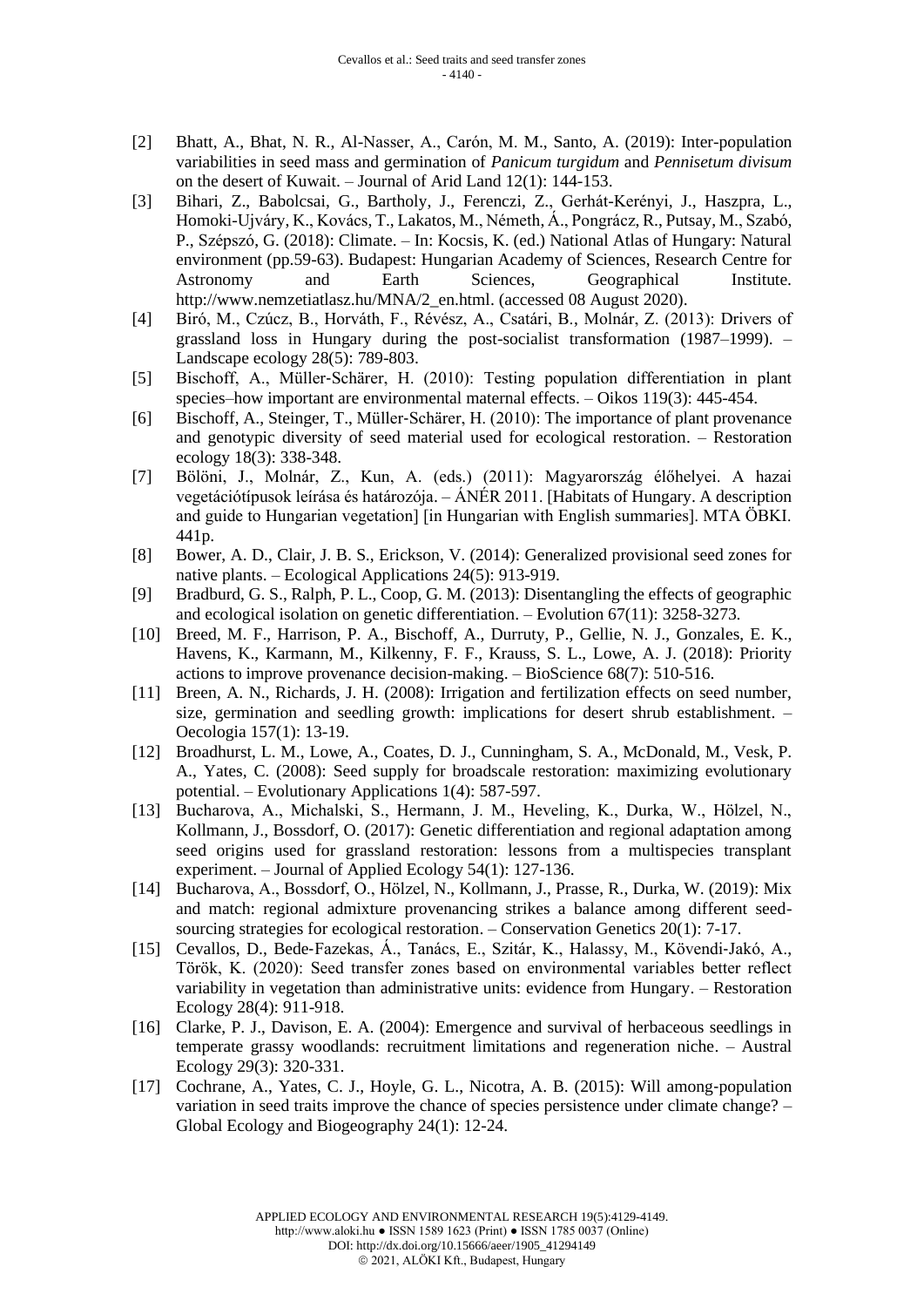- [18] Cordazzo, C. V., Greipsson, S., Davy, A. J. (1995): Seed mass and germination behaviour in populations of the dune-building grass Leymus arenarius.  $-$  Annals of Botany 76(5): 493-501.
- [19] Donohue, K., Rubio de Casas, R., Burghardt, L., Kovach, K., Willis, C. G. (2010): Germination, postgermination adaptation, and species ecological ranges. – Annual review of ecology, evolution, and systematics 41: 293-319.
- [20] Dorman, M., Sapir, Y., Volis, S. (2009): Local adaptation in four Iris species tested in a common-garden experiment. – Biological Journal of the Linnean Society 98(2): 267-277.
- [21] Drenovsky, R. E., Richards, J. H. (2005): Nitrogen addition increases fecundity in the desert shrub *Sarcobatus vermiculatus*. – Oecologia 143(3): 349-356.
- [22] Durka, W., Michalski, S. G., Berendzen, K. W., Bossdorf, O., Bucharova, A., Hermann, J. M., Hölzel, N., Kollmann, J. (2017): Genetic differentiation within multiple common grassland plants supports seed transfer zones for ecological restoration. – Journal of Applied Ecology 54(1): 116-126.
- [23] EC (European Commission) (2008): LIFE and Europe´s grasslands: Restoring a forgotten habitat. – https://ec.europa.eu/environment/archives/life/publications/lifepublications/lifefocus/documents/grassland.pdf. (accessed 30 July 2020).
- [24] EC (European Commission) (2013): Interpretation manual of European Union habitats. https://ec.europa.eu/environment/nature/legislation/habitatsdirective/docs/Int\_Manual\_E U28.pdf. (accessed 20 August 2020).
- [25] Elgabra, M., El-Keblawy, A., Mosa, K. A., Soliman, S. (2019): Factors controlling seed dormancy and germination response of *Brachypodium hybridum* growing in the hot arid mountains of the Arabian Desert. – Botany 97(7): 371-379.
- [26] Fry, E. L., Evans, A. L., Sturrock, C. J., Bullock, J. M., Bardgett, R. D. (2018): Root architecture governs plasticity in response to drought. – Plant and soil 433(1): 189-200.
- [27] Gasque, M., García-Fayos, P. (2003): Seed dormancy and longevity in *Stipa tenacissima* L. (Poaceae). – Plant Ecology 168(2): 279-290.
- [28] Germino, M. J., Moser, A. M., Sands, A. R. (2019): Adaptive variation, including local adaptation, requires decades to become evident in common gardens. – Ecological Applications 29(2): e01842.
- [29] Gibson, A. L., Espeland, E. K., Wagner, V., Nelson, C. R. (2016): Can local adaptation research in plants inform selection of native plant materials? An analysis of experimental methodologies. – Evolutionary Applications 9(10): 1219-1228.
- [30] Gibson, A., Nelson, C. R. (2017): Comparing provisional seed transfer zone strategies for a commonly seeded grass, *Pseudoroegneria spicata*. – Natural Areas Journal 37(2): 188- 199.
- [31] Gibson, A., Nelson, C. R., Rinehart, S., Archer, V., Eramian, A. (2019): Importance of considering soils in seed transfer zone development: evidence from a study of the native *Bromus marginatus*. – Ecological Applications 29(2): e01835.
- [32] Guo, C., Ma, L., Yuan, S., Wang, R. (2017): Morphological, physiological and anatomical traits of plant functional types in temperate grasslands along a large-scale aridity gradient in northeastern China. – Scientific reports 7(1): 1-10.
- [33] Hernández, F., Poverene, M., Garayalde, A., Presotto, A. (2019): Re-establishment of latitudinal clines and local adaptation within the invaded area suggest rapid evolution of seed traits in Argentinean sunflower (*Helianthus annuus* L.). – Biological Invasions 21(8): 2599-2612.
- [34] Herrera, C. M., Cerdá, X., Garcia, M. B., Guitián, J., Medrano, M., Rey, P. J., Sánchez-Lafuente, A. M. (2002): Floral integration, phenotypic covariance structure and pollinator variation in bumblebee‐pollinated *Helleborus foetidus*. – Journal of Evolutionary Biology 15(1): 108-121.
- [35] Holm, S. (1979): A simple sequentially rejective multiple test procedure. Scandinavian journal of statistics 6: 65-70.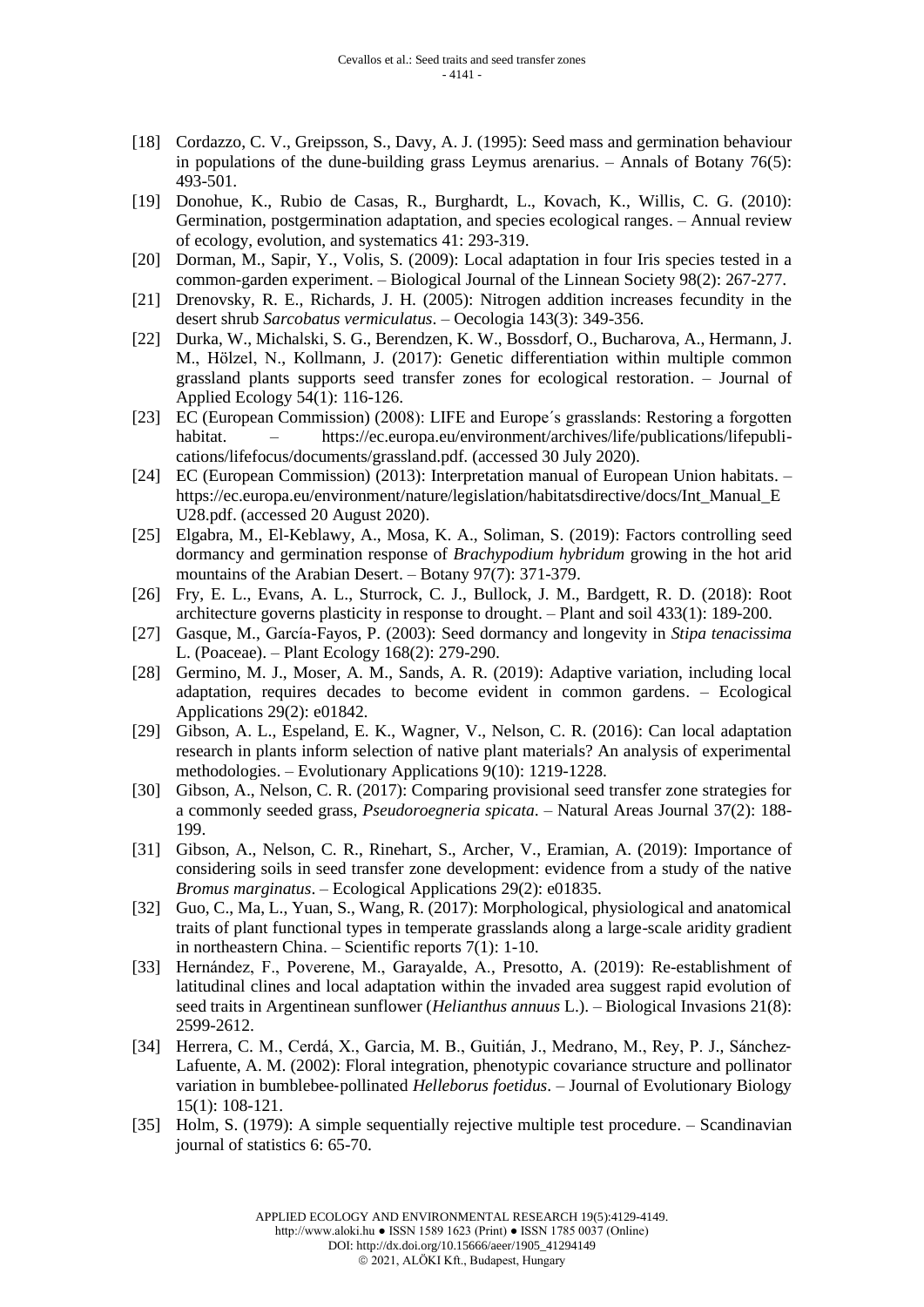- [36] Hothorn, T., Bretz, F., Westfall, F., Heiberger, R., Schuetzenmeister, A., Scheibe, S. (2020): The multcomp package. – https://www.rdocumentation.org/pack-ages/multcomp. (accessed 08 August 2020).
- [37] Hufford, K. M., Mazer, S. J. (2003): Plant ecotypes: genetic differentiation in the age of ecological restoration. – Trends in Ecology & Evolution 18(3): 147-155.
- [38] Johnson, R. C., Erickson, V.J., Mandel, N. L., St Clair, J. B., Vance-Borland, K. W. (2010): Mapping genetic variation and seed zones for Bromus carinatus in the Blue Mountains of eastern Oregon, USA. – Botany 88(8): 725-736.
- [39] Jørgensen, M. H., Elameen, A., Hofman, N., Klemsdal, S., Malaval, S., Fjellheim, S., (2016): What's the meaning of local? Using molecular markers to define seed transfer zones for ecological restoration in Norway. – Evolutionary applications 9(5): 673-684.
- [40] Kiehl, K., Kirmer, A., Donath, T. W., Rasran, L., Hölzel, N. (2010): Species introduction in restoration projects–Evaluation of different techniques for the establishment of seminatural grasslands in Central and Northwestern Europe. – Basic and Applied Ecology 11(4): 285-299.
- [41] Kiehl, K., Kirmer, A., Shaw, N. (eds.) (2014): Guidelines for native seed production and grassland restoration. – Cambridge Scholars Publishing.
- [42] Király, G. (2009): Új magyar füvészkönyv. Magyarország hajtásos növényei. Határozókulcs. Abrák [New Hungarian herbal. Vascular plants of Hungary. Identification keys]. – Aggteleki Nemzeti Park Igazgatóság, Jósvafő, Hungary.
- [43] Kövendi-Jakó, A., Csecserits, A., Halassy, M., Halász, K., Szitár, K., Török, K. (2017): Relationship of germination and establishment for twelve plant species in restored dry grassland. – Applied Ecology and Environmental Research 15(4): 227-239.
- [44] Kövendi‐Jakó, A., Halassy, M., Csecserits, A., Hülber, K., Szitár, K., Wrbka, T., Török, K. (2019): Three years of vegetation development worth 30 years of secondary succession in urban‐industrial grassland restoration. – Applied Vegetation Science 22(1): 138-149.
- [45] Leger, E. A., Rice, K. J. (2007): Assessing the speed and predictability of local adaptation in invasive California poppies (*Eschscholzia californica*). – Journal of evolutionary biology 20(3): 1090-1103.
- [46] Leimu, R., Fischer, M. (2008): A meta-analysis of local adaptation in plants. PloS one 3(12): e4010.
- [47] Lengyel, S., Varga, K., Kosztyi, B., Lontay, L., Déri, E., Török, P., Tóthmérész, B. (2012): Grassland restoration to conserve landscape‐level biodiversity: a synthesis of early results from a large-scale project. – Applied Vegetation Science 15(2): 264-276.
- [48] Listl, D., Poschlod, P., Reisch, C. (2018): Do seed transfer zones for ecological restoration reflect the spatial genetic variation of the common grassland species *Lathyrus pratensis*? – Restoration Ecology 26(4): 667-676.
- [49] Macel, M., Lawson, C. S., Mortimer, S. R., Šmilauerova, M., Bischoff, A., Crémieux, L., Doležal, J., Edwards, A. R., Lanta, V., Bezemer, T. M., Van der Putten, W. H. (2007): Climate vs. soil factors in local adaptation of two common plant species. – Ecology 88(2): 424-433.
- [50] McDowell, N., Pockman, W. T., Allen, C. D., Breshears, D. D., Cobb, N., Kolb, T., Plaut, J., Sperry, J., West, A., Williams, D. G., Yepez, E. A. (2008): Mechanisms of plant survival and mortality during drought: why do some plants survive while others succumb to drought? – New phytologist 178(4): 719-739.
- [51] McKay, J. K., Christian, C. E., Harrison, S., Rice, K. J. (2005): How local is local? a review of practical and conceptual issues in the genetics of restoration. – Restoration Ecology 13(3): 432-440.
- [52] Merritt, D. J., Dixon, K. W. (2011): Restoration seed banks a matter of scale. Science 332(6028): 424-425.
- [53] Metz, J., Liancourt, P., Kigel, J., Harel, D., Sternberg, M., Tielbörger, K. (2010): Plant survival in relation to seed size along environmental gradients: a long‐term study from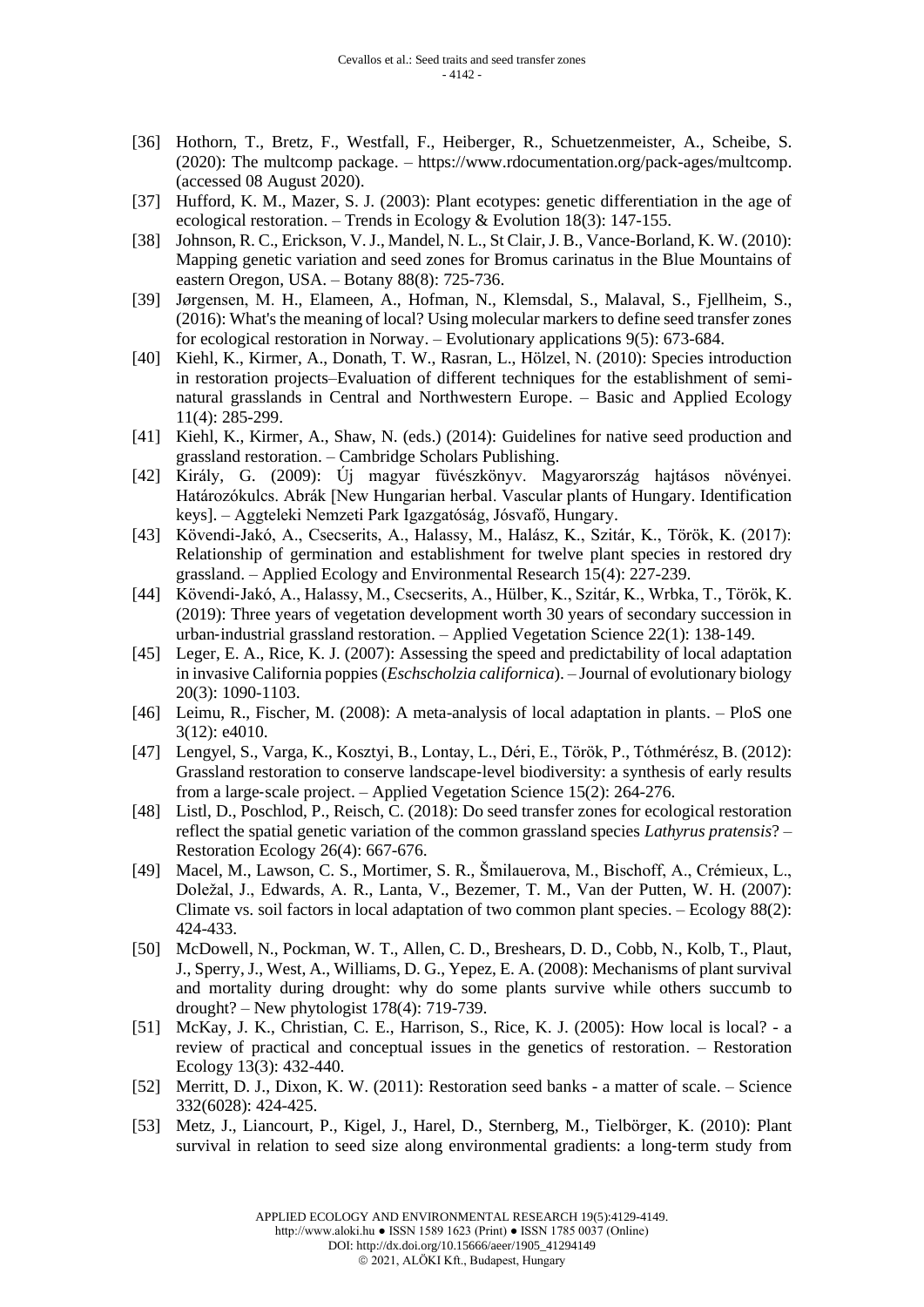semi-arid and Mediterranean annual plant communities. – Journal of Ecology 98(3): 697-704.

- [54] Mijnsbrugge, K., Bischoff, A., Smith, B. (2010): A question of origin: where and how to collect seed for ecological restoration. – Basic and Applied Ecology 11(4): 300-311.
- [55] Miller, S. A., Bartow, A., Gisler, M., Ward, K., Young, A. S., Kaye, T. N. (2011): Can an ecoregion serve as a seed transfer zone? Evidence from a common garden study with five native species. – Restoration Ecology 19(201): 268-276.
- [56] Pásztor, L., Bakacsi, Zs., Laborczi, A., Szabó, J. (2013): Downscaling of categorical soil maps with the aid of auxiliary spatial soil information and data mining methods (Kategória típusú talajtérképek térbeli felbontásának javítása kiegészítő talajtani adatok és adatbányászati módszerek segítségével. In Hungarian). – Agrokémia és Talajtan 62: 205- 218.
- [57] Pásztor, L., Dobos, E., Michéli, E., Várallyay, G. (2018): Soils. In: Kocsis, K. (ed.) National Atlas of Hungary: Natural environment (pp. 82-92). Budapest: Hungarian Academy of Sciences, Research Centre for Astronomy and Earth Sciences, Geographical Institute. http://www.nemzetiatlasz.hu/MNA/2\_en.html. (accessed 08 August 2020).
- [58] Peti, E., Schellenberger, J., Németh, G., Málnási Csizmadia, G., Oláh, I., Török, K., Czóbel, S. (2017): Presentation of the HUSEEDwild–a seed weight and germination database of the Pannonian flora–through analysing life forms and social behaviour types. – Applied Ecology and Environmental Research 15(1): 225-244.
- [59] Postma, F. M., Ågren, J. (2016): Early life stages contribute strongly to local adaptation in *Arabidopsis thaliana*. – Proceedings of the National Academy of Sciences 113(27): 7590- 7595.
- [60] R Core Team (2019): R: A language and environment for statistical computing. R Foundation for Statistical Computing. https://www.R-project.org/. (accessed 20 March 2020).
- [61] Raabová, J., Münzbergová, Z., Fischer, M. (2007): Ecological rather than geographic or genetic distance affects local adaptation of the rare perennial herb, Aster amellus. – Biological Conservation 139(3-4): 348-357.
- [62] RBGK (Royal Botanic Gardens Kew) (2020): Seed Information Database (SID). Version 7.1. – http://data.kew.org/sid/ (accessed 18 March 2020).
- [63] Reiker, J., Schulz, B., Wissemann, V., Gemeinholzer, B. (2015): Does origin always matter? Evaluating the influence of nonlocal seed provenances for ecological restoration purposes in a widespread and outcrossing plant species. – Ecology and evolution 5(23): 5642-5651.
- [64] St. Clair, J., Kilkenny, F. F., Johnson, R. C., Shaw, N. L., Weaver, G. (2013): Genetic variation in adaptive traits and seed transfer zones for *Pseudoroegneria spicata* (bluebunch wheatgrass) in the northwestern United States. – Evolutionary Applications 6(6): 933-948.
- [65] Török, P., Vida, E., Deák, B., Lengyel, S., Tóthmérész, B. (2011): Grassland restoration on former croplands in Europe: an assessment of applicability of techniques and costs. – Biodiversity and Conservation 20(11): 2311-2332.
- [66] Török, P., Dengler, J. (2018): Palaearctic grasslands in transition: overarching patterns and future prospects. – Grasslands of the world: Diversity, management and conservation, pp. 15-26.
- [67] Trabucco, A., Zomer, R. (2019): Global Aridity Index and Potential Evapotranspiration. (ET0) Climate Database v2. figshare. Dataset.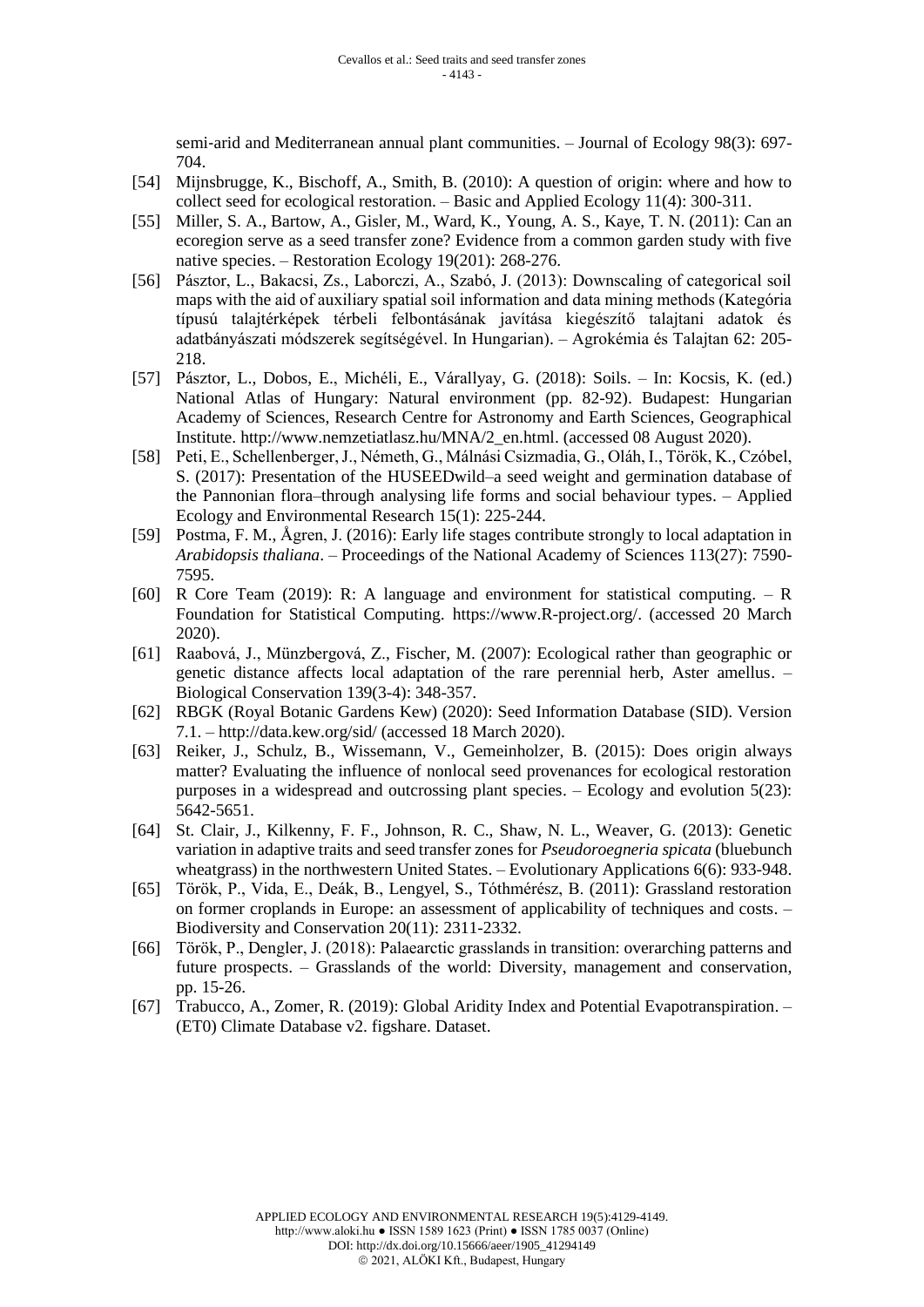#### **APPENDIX**

The R scripts and the basic data are available upon request: david.cevallos@ecolres.hu.

*Table S1. Locations with coordinates, STZ, aridity and fertility values of the seed collection from the studies species. STZ Codes: AL: Great Hungarian plain (Hungarian: Alföld), DK: Pilis-Visegrád-Börzsöny region, DT: Transdanubia (Dunántúl), EH: North Hungarian mountains (Északiközéphegység), KK: Danube-Tisza Interfluve (Kiskunság), NY: Nyírség. Aridity represents the ratio of mean annual temperature and evapotranspiration based on the (Global-ET0) Version 2 global dataset, with high resolution (30 arc-seconds). The timeframe of the weather data was from 1970 to 2000 (Trabucco and Zomer, 2019), and soil fertility values were obtained from the soil productivity map of Hungary in an ordinal scale (Pásztor et al., 2013).*

|            |                      | <b>Coordinates</b> |                 | <b>Studied species</b> |                            |              |  |                                          |
|------------|----------------------|--------------------|-----------------|------------------------|----------------------------|--------------|--|------------------------------------------|
| Code       | <b>Location name</b> | Latitude           | Longitude       | <b>STZ Code</b>        | Centaurea Dianthus Festuca |              |  | <b>Stipa</b>                             |
|            |                      |                    |                 |                        |                            |              |  | arenaria serotinus vaginata borysthenica |
| AS         | <b>Ásotthalom</b>    | N46° 12' 50,63"    | E19° 47' 18,77" | KK                     | $\sqrt{}$                  |              |  |                                          |
| <b>BA</b>  | Bársonyos            | N47° 31' 25,20"    | E18° 08' 02,31" | DT                     |                            |              |  |                                          |
| BI         | Billegpuszta         | N47° 41' 01,96"    | E18° 14' 00,98" | DT                     |                            | $\checkmark$ |  |                                          |
| <b>BU</b>  | Bugac                | N46° 39' 54,05"    | E19° 35' 47,07" | KK                     | $\checkmark$               |              |  |                                          |
| BK         | Bugac külső          | N46° 43' 04,80"    | E19° 35' 27,88" | KK                     |                            |              |  |                                          |
| CS         | Csévharaszt          | N47° 17' 12,27"    | E19° 23' 44,89" | DT                     | ✓                          | $\checkmark$ |  |                                          |
| DE         | Dejtár               | N48° 03' 06,00"    | E19° 12' 32,35" | EH                     |                            |              |  |                                          |
| $\rm ER$   | Erdőkertes           | N47° 39' 46,79"    | E19° 20' 26,11" | DT                     | $\checkmark$               | $\checkmark$ |  |                                          |
| ES         | Erdőszőlő            | N47° 22' 18,35"    | E19° 45' 55,33" | AL                     |                            |              |  |                                          |
| $FE$       | Fenyőfő              | N47° 20' 42,06"    | E17° 45' 36,96" | DT                     |                            |              |  |                                          |
| ${\rm FU}$ | Fülöpháza            | N46° 52' 14,59"    | E19° 25' 24,31" | KK                     | $\checkmark$               | $\checkmark$ |  |                                          |
| GE         | Geszteréd            | N47° 48' 27,21"    | E21° 47' 09,34" | <b>NY</b>              | $\checkmark$               |              |  |                                          |
| GI         | Gicei-hegy           | N47° 25' 32,27"    | E19° 40' 14,72" | AL                     |                            | $\checkmark$ |  |                                          |
| GO         | Göbölyjárás          | N47° 21' 38,73"    | E19° 47' 59,19" | AL                     | $\checkmark$               | $\checkmark$ |  |                                          |
| GD         | Gödöllő              | N47° 34' 33,59"    | E19° 19' 55,19" | DT                     |                            |              |  |                                          |
| HO         | Horány               | N47° 40' 45,54"    | E19° 06' 36,78" | DT                     | ✓                          | $\checkmark$ |  |                                          |
| KE         | Kéleshalom           | N46° 22' 20,09"    | E19° 19' 26,95" | KK                     | ✓                          | $\checkmark$ |  |                                          |
| KI         | Kisoroszi            | N47° 47' 31,55"    | E19° 04' 41,66" | DT                     | $\checkmark$               |              |  |                                          |
| LP         | Látránypuszta        | N46° 43' 52,73"    | E17° 46' 06,89" | DT                     |                            |              |  |                                          |

APPLIED ECOLOGY AND ENVIRONMENTAL RESEARCH 19(5):4129-4149. http://www.aloki.hu ● ISSN 1589 1623 (Print) ● ISSN 1785 0037 (Online) DOI: http://dx.doi.org/10.15666/aeer/1905\_41294149 © 2021, ALÖKI Kft., Budapest, Hungary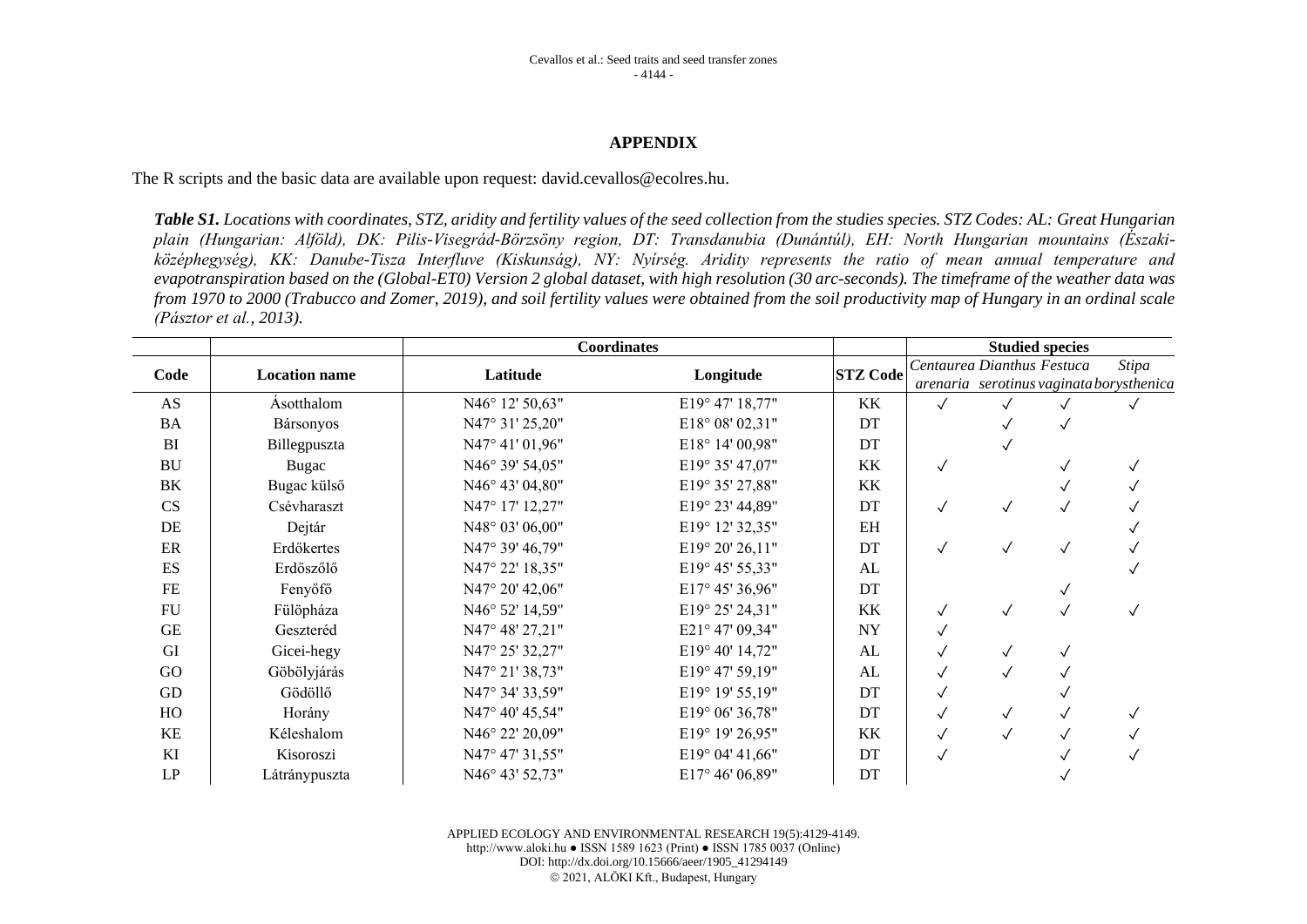|           |                      | <b>Coordinates</b>       |                          | <b>Studied species</b> |                            |              |    |                                          |
|-----------|----------------------|--------------------------|--------------------------|------------------------|----------------------------|--------------|----|------------------------------------------|
| Code      | <b>Location name</b> | Latitude                 | Longitude                | <b>STZ Code</b>        | Centaurea Dianthus Festuca |              |    | Stipa                                    |
|           |                      |                          |                          |                        |                            |              |    | arenaria serotinus vaginata borysthenica |
| <b>MA</b> | Magy                 | N47° 56' 25,90"          | E21° 59' 40,95"          | <b>NY</b>              |                            |              |    |                                          |
| <b>MR</b> | Martinka             | N47° 34' 47,24"          | E21° 46' 12,42"          | <b>NY</b>              |                            |              |    |                                          |
| <b>MO</b> | Mocsa                | N47° 41' 01,88"          | E18° 13' 59,35"          | DT                     |                            |              |    |                                          |
| <b>NA</b> | Nagybajom            | N46° 23' 04,38"          | E17° 29' 00,02"          | DT                     |                            |              |    |                                          |
| NE        | Németkér             | $N46^{\circ}$ 41' 00,58" | $E18^{\circ}$ 45' 46,33" | DT                     | $\checkmark$               | $\checkmark$ |    |                                          |
| <b>NY</b> | Nyíregyházi lőtér    | $N47^{\circ} 55' 01,71"$ | E21° 41' 58,68"          | <b>NY</b>              |                            |              |    |                                          |
| <b>OF</b> | Ófehértó             | N47° 55' 15,81"          | E22° 00' 59,11"          | <b>NY</b>              |                            |              |    |                                          |
| <b>OR</b> | Oroszlány            | N47° 29' 18,94"          | $E18^{\circ} 17' 05,89$  | DT                     |                            | √            |    |                                          |
| <b>PA</b> | Paks                 | N46° 36' 45,96"          | $E18^{\circ}$ 49' 05,06" | DT                     | $\checkmark$               |              |    |                                          |
| PI        | Pilisvörösvár        | N47° 37' 27,61"          | E18° 53' 35,13"          | DK                     |                            |              |    |                                          |
| SZ        | Székesfehérvár       | N47° 09' 40,55"          | $E18^{\circ} 24' 54,22"$ | DT                     |                            |              |    |                                          |
| <b>TA</b> | Táborfalva           | N47° 05' 30,31"          | E19° 25' 48,54"          | KK                     |                            | $\checkmark$ |    |                                          |
| TZ        | Tázlár               | $N46^{\circ}$ 31' 41,46" | $E19^{\circ} 30' 25,90"$ | <b>KK</b>              |                            |              |    |                                          |
| <b>TE</b> | Tece (Vácrátót)      | N47° 42' 07,74"          | E19° 13' 32,13"          | DT                     |                            |              |    |                                          |
| <b>ZS</b> | Zsigárdmajor         | $N46^{\circ} 29' 26,30"$ | E16° 55' 55,49"          | DT                     |                            |              |    |                                          |
|           |                      |                          | <b>Total locations</b>   |                        | 19                         | 16           | 29 | 14                                       |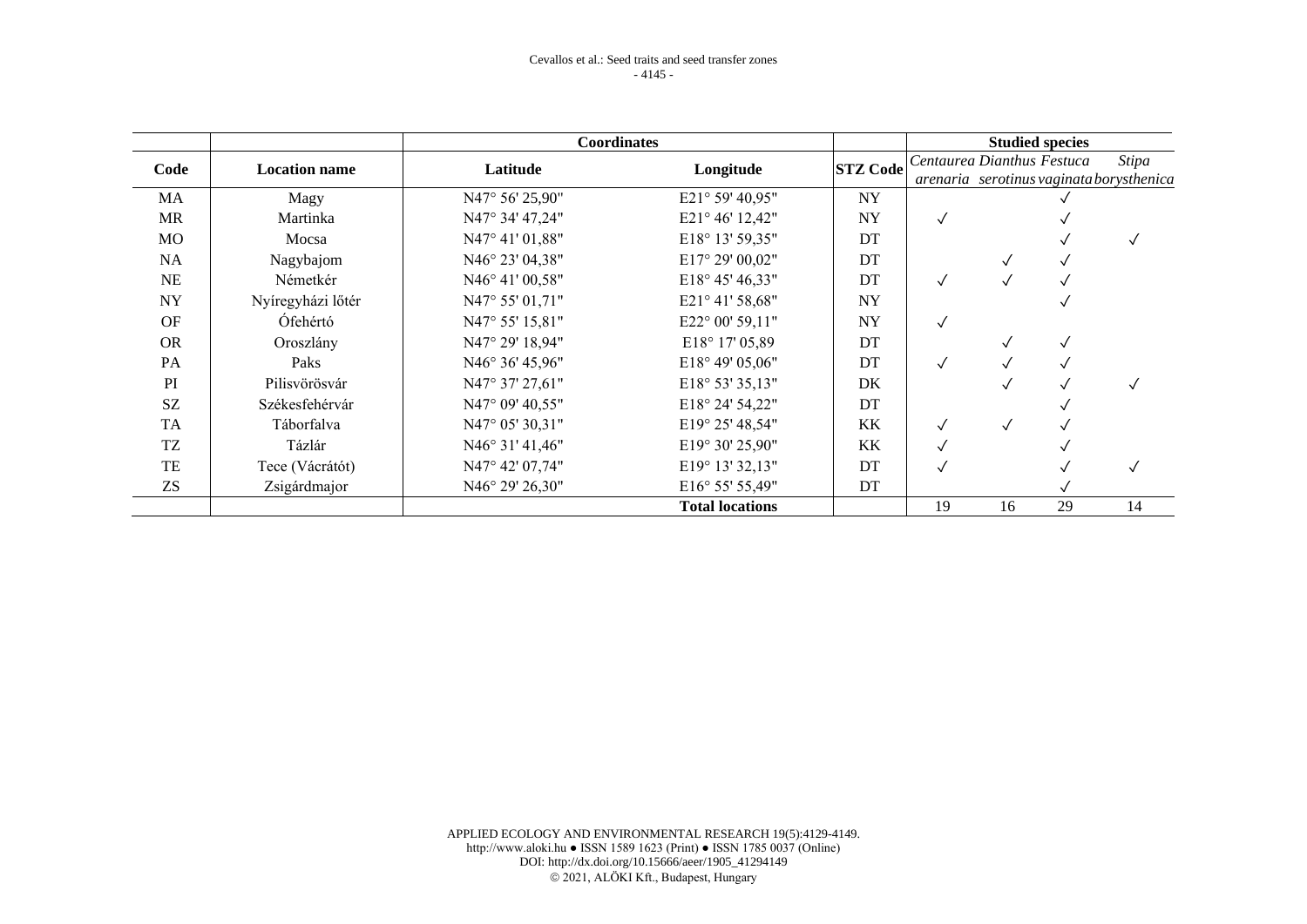*Table S2. Average values ± standard error of seed traits for each species organized by location. (\*\*\* not enough seeds for germination). Seed mass*  is expressed in grams, gemination and emergence in ratio. The sample size is in italics and it is represented for the seed mass by the number of *measurements per location, and for the germination and emergence by the total number of seeds used in the measurements. Location codes are in Table S1.*

| <b>Location</b>        | Centaurea arenaria    |                                 |                             | Dianthus serotinus      |                             |                             |                            | Festuca vaginata         |                        | Stipa borysthenica          |                            |                        |
|------------------------|-----------------------|---------------------------------|-----------------------------|-------------------------|-----------------------------|-----------------------------|----------------------------|--------------------------|------------------------|-----------------------------|----------------------------|------------------------|
|                        |                       | seed mass germination emergence |                             | seed mass               | germination emergence       |                             | seed mass                  | germination              | emergence              | seed mass                   | germination emergence      |                        |
| $\mathbf{A}\mathbf{S}$ | 1.792<br>±0.076<br>15 | 0.181<br>±0.079<br>210          | 0.262<br>$\pm 0.043$<br>225 | $0.498 \pm 0.030$<br>15 | 0.780<br>$\pm 0.090$<br>210 | 0.573<br>±0.055<br>225      | 0.395<br>$\pm 0.025$<br>15 | $0.286 \pm 0.134$<br>210 | 0.404<br>±0.070<br>225 | 12.442<br>±0.345<br>14      | 0.166<br>$\pm 0.071$<br>60 | 0.848<br>±0.026<br>210 |
| <b>BA</b>              |                       |                                 | $\sim$                      | $0.635 \pm 0.019$<br>15 | 0.970<br>$\pm 0.023$<br>210 | 0.608<br>±0.064<br>225      | 0.490<br>±0.017<br>15      | $0.532 \pm 0.070$<br>210 | 0.591<br>±0.076<br>225 |                             |                            |                        |
| BI                     |                       |                                 | $\sim$                      | $0.482 \pm 0.034$<br>15 | 0.719<br>±0.098<br>210      | 0.742<br>±0.054<br>225      |                            |                          | $\overline{a}$         |                             |                            |                        |
| <b>BU</b>              | 2.239<br>±0.110<br>15 | 0.530<br>±0.064<br>210          | 0.386<br>±0.057<br>225      |                         |                             |                             | 0.436<br>±0.017<br>15      | $0.759 \pm 0.044$<br>210 | 0.586<br>±0.043<br>225 | 13.528<br>±0.281<br>14      | 0.116<br>±0.040<br>60      | 0.909<br>±0.021<br>210 |
| BK                     |                       |                                 |                             |                         |                             |                             | 0.490<br>±0.022<br>15      | $0.493 \pm 0.094$<br>210 | 0.577<br>±0.058<br>225 | 13.132<br>±0.315<br>15      | 0.033<br>$\pm 0.021$<br>60 | 0.924<br>±0.020<br>225 |
| CS                     | 2.113<br>±0.126<br>15 | 0.233<br>±0.092<br>210          | 0.244<br>±0.065<br>225      | 0.269<br>±0.046<br>15   | 0.500<br>$\pm 0.155$<br>210 | 0.383<br>$\pm 0.073$<br>225 | 0.390<br>±0.024<br>15      | $0.057 \pm 0.025$<br>210 | 0.128<br>±0.043<br>225 | 14.442<br>±0.330<br>15      | 0.120<br>±0.066<br>60      | 0.906<br>±0.026<br>225 |
| DE                     |                       |                                 |                             |                         |                             |                             |                            |                          |                        | 12.406<br>±0.146<br>15      | 0.016<br>±0.016<br>60      | 0.893<br>±0.022<br>225 |
| ER                     | 2.221<br>±0.087<br>15 | 0.553<br>±0.087<br>210          | 0.275<br>±0.041<br>225      | $0.502 \pm 0.012$<br>15 | 0.856<br>$\pm 0.078$<br>210 | 0.760<br>±0.038<br>225      | 0.534<br>±0.030<br>15      | $0.564 \pm 0.109$<br>210 | 0.715<br>±0.043<br>225 | 15.462<br>±0.216<br>15      | 0.100<br>±0.044<br>60      | 0.937<br>±0.016<br>225 |
| ES                     |                       |                                 |                             |                         |                             |                             |                            |                          |                        | 10.919<br>$\pm 0.429$<br>14 | 0.016<br>$\pm 0.016$<br>60 | 0.764<br>±0.043<br>210 |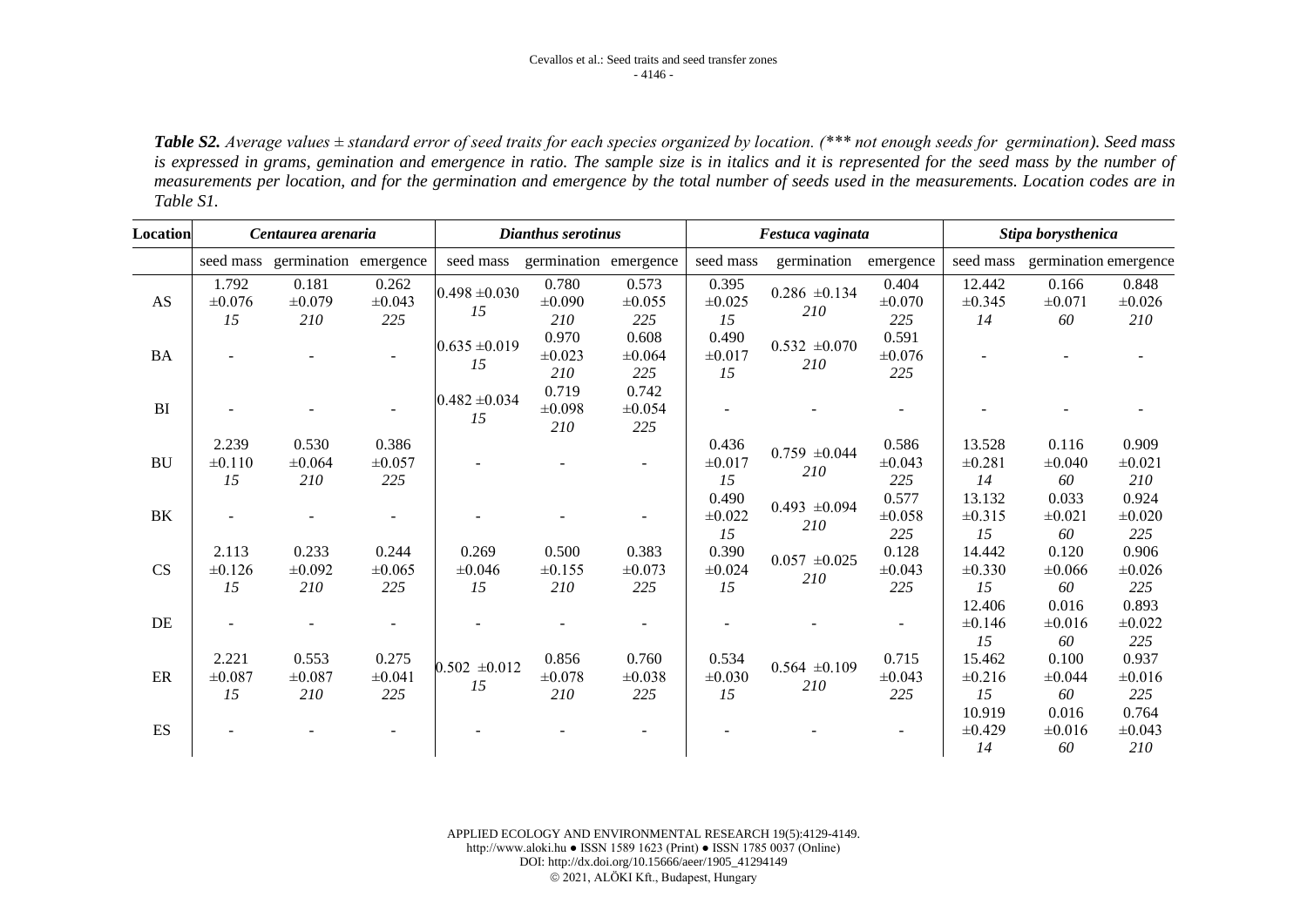| <b>Location</b>        | Centaurea arenaria    |                                 |                        |                         | Dianthus serotinus              |                             | Festuca vaginata           |                          |                             | Stipa borysthenica         |                                 |                        |
|------------------------|-----------------------|---------------------------------|------------------------|-------------------------|---------------------------------|-----------------------------|----------------------------|--------------------------|-----------------------------|----------------------------|---------------------------------|------------------------|
|                        |                       | seed mass germination emergence |                        |                         | seed mass germination emergence |                             | seed mass                  | germination              | emergence                   |                            | seed mass germination emergence |                        |
| $\rm FE$               |                       |                                 |                        |                         |                                 |                             | 0.493<br>±0.020<br>15      | $0.776 \pm 0.049$<br>210 | 0.675<br>±0.055<br>225      |                            |                                 |                        |
| FU                     | 1.667<br>±0.074<br>15 | 0.398<br>±0.029<br>210          | 0.013<br>±0.007<br>225 | $0.576 \pm 0.038$<br>15 | 0.907<br>±0.039<br>210          | 0.680<br>±0.047<br>225      | 0.481<br>$\pm 0.018$<br>15 | $0.658 \pm 0.076$<br>210 | 0.644<br>±0.051<br>225      | 15.113<br>±0.345<br>15     | 0.117<br>±0.099<br>60           | 0.933<br>±0.017<br>225 |
| GE                     | 1.904<br>±0.077<br>15 | 0.400<br>±0.118<br>35           | 0.373<br>±0.048<br>225 |                         |                                 |                             |                            |                          |                             |                            |                                 |                        |
| GI                     | 2.184<br>±0.099<br>15 | 0.419<br>±0.126<br>210          | 0.156<br>±0.035<br>225 | $0.565 \pm 0.019$<br>15 | 0.952<br>±0.019<br>210          | 0.760<br>±0.022<br>225      | 0.479<br>±0.022<br>15      | $0.649 \pm 0.095$<br>210 | 0.601<br>±0.069<br>225      |                            |                                 |                        |
| GO                     | 2.374<br>±0.104<br>15 | 0.628<br>±0.066<br>210          | 0.342<br>±0.047<br>225 | $0.479 \pm 0.031$<br>15 | 0.900<br>±0.078<br>210          | 0.764<br>±0.042<br>225      | 0.286<br>±0.013<br>15      | $0.814 \pm 0.056$<br>210 | 0.707<br>±0.039<br>225      |                            |                                 |                        |
| GD                     | 1.608<br>±0.082<br>15 | 0.265<br>±0.086<br>210          | 0.204<br>±0.041<br>225 |                         |                                 | $\blacksquare$              | 0.514<br>±0.023<br>15      | $0.029 \pm 0.011$<br>210 | 0.049<br>$\pm 0.020$<br>225 |                            |                                 |                        |
| HO                     | 1.561<br>±0.057<br>15 | 0.274<br>±0.044<br>210          | 0.191<br>±0.034<br>225 | $0.644 \pm 0.018$<br>15 | 0.766<br>±0.059<br>210          | 0.627<br>$\pm 0.038$<br>225 | 0.456<br>±0.022<br>15      | $0.483 \pm 0.052$<br>210 | 0.529<br>±0.053<br>225      | 8.450<br>±0.965<br>14      | 0.067<br>±0.067<br>60           | 0.400<br>±0.090<br>210 |
| KE                     | 1.948<br>±0.102<br>15 | 0.521<br>±0.117<br>210          | 0.427<br>±0.067<br>225 | $0.464 \pm 0.038$<br>15 | 0.825<br>±0.061<br>210          | 0.524<br>±0.069<br>225      | 0.538<br>$\pm 0.020$<br>15 | $0.747 \pm 0.035$<br>210 | 0.751<br>±0.032<br>225      | 10.759<br>±0.627<br>14     | 0.017<br>±0.017<br>60           | 0.640<br>±0.065<br>210 |
| KI                     | 1.766<br>±0.085<br>15 | 0.584<br>±0.024<br>210          | 0.551<br>±0.048<br>225 |                         |                                 |                             | 0.472<br>±0.036<br>15      | 0.433<br>±0.121<br>210   | 0.462<br>±0.054<br>225      | 9.478<br>$\pm 1.016$<br>15 | 0.017<br>±0.096<br>60           | 0.516<br>±0.096<br>225 |
| $\mathbf{L}\mathbf{P}$ |                       |                                 |                        |                         |                                 |                             | 0.356<br>±0.028<br>15      | ***<br>$\theta$          | 0.120<br>±0.043<br>225      |                            |                                 |                        |
| MA                     |                       |                                 |                        |                         |                                 |                             | 0.518<br>±0.029<br>15      | $0.795 \pm 0.095$<br>210 | 0.724<br>±0.048<br>225      |                            |                                 |                        |

APPLIED ECOLOGY AND ENVIRONMENTAL RESEARCH 19(5):4129-4149. http://www.aloki.hu ● ISSN 1589 1623 (Print) ● ISSN 1785 0037 (Online) DOI: http://dx.doi.org/10.15666/aeer/1905\_41294149 © 2021, ALÖKI Kft., Budapest, Hungary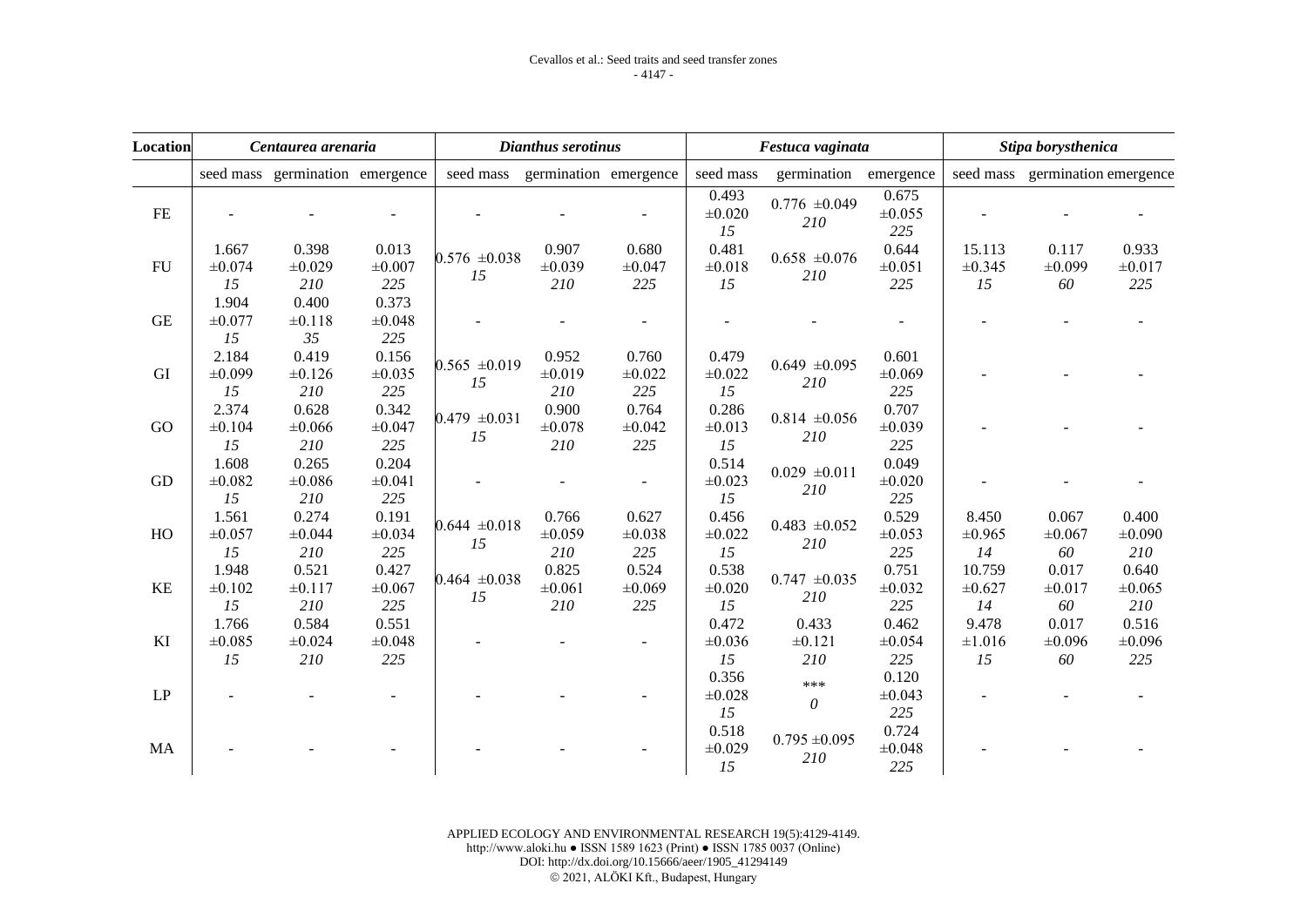| <b>Location</b>            | Centaurea arenaria         |                                 |                         |                             | Dianthus serotinus              |                             | Festuca vaginata           |                              |                             | Stipa borysthenica     |                                 |                        |
|----------------------------|----------------------------|---------------------------------|-------------------------|-----------------------------|---------------------------------|-----------------------------|----------------------------|------------------------------|-----------------------------|------------------------|---------------------------------|------------------------|
|                            |                            | seed mass germination emergence |                         |                             | seed mass germination emergence |                             | seed mass                  | germination                  | emergence                   |                        | seed mass germination emergence |                        |
| M <sub>O</sub>             |                            |                                 |                         |                             |                                 |                             | 0.483<br>±0.016<br>15      | $0.781 \pm 0.063$<br>210     | 0.693<br>$\pm 0.037$<br>225 | 12.589<br>±0.257<br>15 | 0.033<br>±0.021<br>60           | 0.848<br>±0.023<br>225 |
| <b>MR</b>                  | 2.102<br>±1.936<br>15      | 0.624<br>±0.045<br>210          | $0.56 \pm 0.062$<br>225 |                             |                                 |                             | 0.567<br>±0.015<br>15      | $0.838 \pm 0.037$<br>210     | 0.867<br>±0.040<br>225      |                        |                                 |                        |
| <b>NA</b>                  |                            |                                 |                         | $0.342 \pm 0.040$<br>10     | 0.495<br>±0.113<br>210          | 0.347<br>$\pm 0.055$<br>150 |                            |                              |                             |                        |                                 |                        |
| <b>NE</b>                  | 1.439<br>±0.071<br>15      | 0.059<br>±0.071<br>210          | 0.120<br>±0.038<br>225  | $0.458 \pm 0.047$<br>15     | 0.808<br>$\pm 0.090$<br>210     | 0.716<br>±0.037<br>225      |                            |                              |                             |                        |                                 |                        |
| <b>NY</b>                  |                            |                                 |                         |                             |                                 |                             | 0.445<br>$\pm 0.027$<br>15 | 0.238<br>$\pm 0.1145$<br>210 | 0.244<br>±0.071<br>225      |                        |                                 |                        |
| <b>OF</b>                  | 1.839<br>±0.098<br>15      | 0.405<br>±0.084<br>210          | 0.489<br>±0.057<br>225  |                             |                                 |                             |                            |                              |                             |                        |                                 |                        |
| <b>OR</b>                  |                            |                                 |                         | $0.471 \pm 0.018$<br>15     | 0.898<br>±0.076<br>210          | 0.764<br>±0.035<br>225      | 0.455<br>±0.028<br>15      | $0.703 \pm 0.132$<br>210     | 0.711<br>$\pm 0.080$<br>225 |                        |                                 |                        |
| PA                         | 1.610<br>$\pm 0.088$<br>15 | 0.110<br>±0.075<br>210          | 0.156<br>±0.055<br>225  | $0.604 \pm 0.0470.87$<br>15 | ±0.058<br>210                   | 0.707<br>±0.059<br>225      | 0.359<br>±0.017<br>15      | $0.210 \pm 0.109$<br>210     | 0.244<br>±0.060<br>225      |                        |                                 |                        |
| PI                         |                            |                                 |                         | $0.440 \pm 0.071$<br>15     | 0.680<br>±0.104<br>210          | 0.431<br>±0.084<br>225      | 0.459<br>±0.027<br>15      | $0.702 \pm 0.053$<br>210     | 0.356<br>$\pm 0.077$<br>225 | 14.642<br>±0.833<br>14 | $\Omega$<br>60                  | 0.636<br>±0.055<br>210 |
| $\ensuremath{\mathrm{SZ}}$ |                            |                                 |                         |                             |                                 |                             | 0.491<br>±0.038<br>15      | $0.269 \pm 0.064$<br>210     | 0.204<br>±0.059<br>225      |                        |                                 |                        |
| <b>TA</b>                  | 1.719<br>±0.052<br>15      | 0.211<br>±0.070<br>210          | 0.124<br>±0.036<br>225  | $0.585 \pm 0.022$<br>15     | 0.914<br>±0.028<br>210          | 0.813<br>±0.042<br>225      | 0.442<br>±0.020<br>15      | $0.500 \pm 0.101$<br>210     | 0.307<br>±0.059<br>225      |                        |                                 |                        |